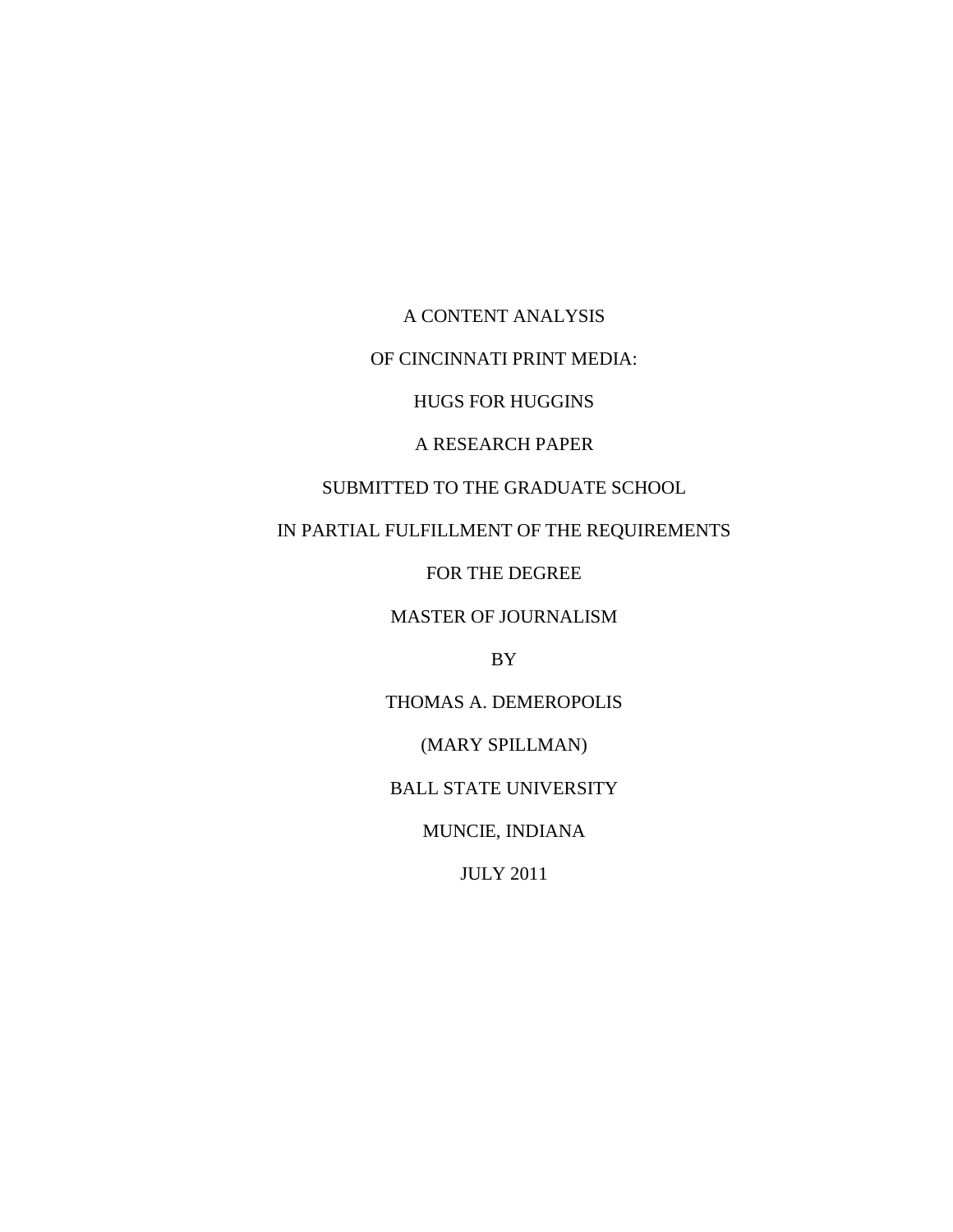# **Introduction**

Basketball is the third most popular sport in America, with 9 percent of Americans identifying themselves as fans of basketball, according to a 2008 Gallup Lifestyle poll (Jones, 2008). College basketball, in particular, ranks as the fifth-most popular sport in the United States, with nearly 4 percent of those surveyed responding that college basketball was their favorite spectator sport (SportsBusiness Daily, 2009). More than 11 million households tuned in to watch the NCAA March Madness men's basketball tournament in 2010 (Reiher, 2010).

With college basketball's popularity and fans' desire to know all they can about their team, sports reporters and editors are compelled to provide that information. However, more and more of the media's audience believe that reporting is inaccurate and there is bias, according to the Pew Research Center for the People & the Press (Pew Research 2009). In order to understand professional pressures and to determine if sports reporters remain neutral, a two-phase study is being conducted. This first phase  $-a$ content analysis of University of Cincinnati men's basketball coverage – will evaluate all stories written during a season (2003-2004) when the team experienced success on the court, but its coach was arrested and charged with drunken driving. A second phase (not part of this paper) will include interviews with the sports writers of the stories that were analyzed.

The two newspapers used in this study – The Cincinnati Enquirer and The Cincinnati Post – were selected because both daily newspapers covered the team on a regular, full-time basis. A reporter, or reporters, were always assigned to the UC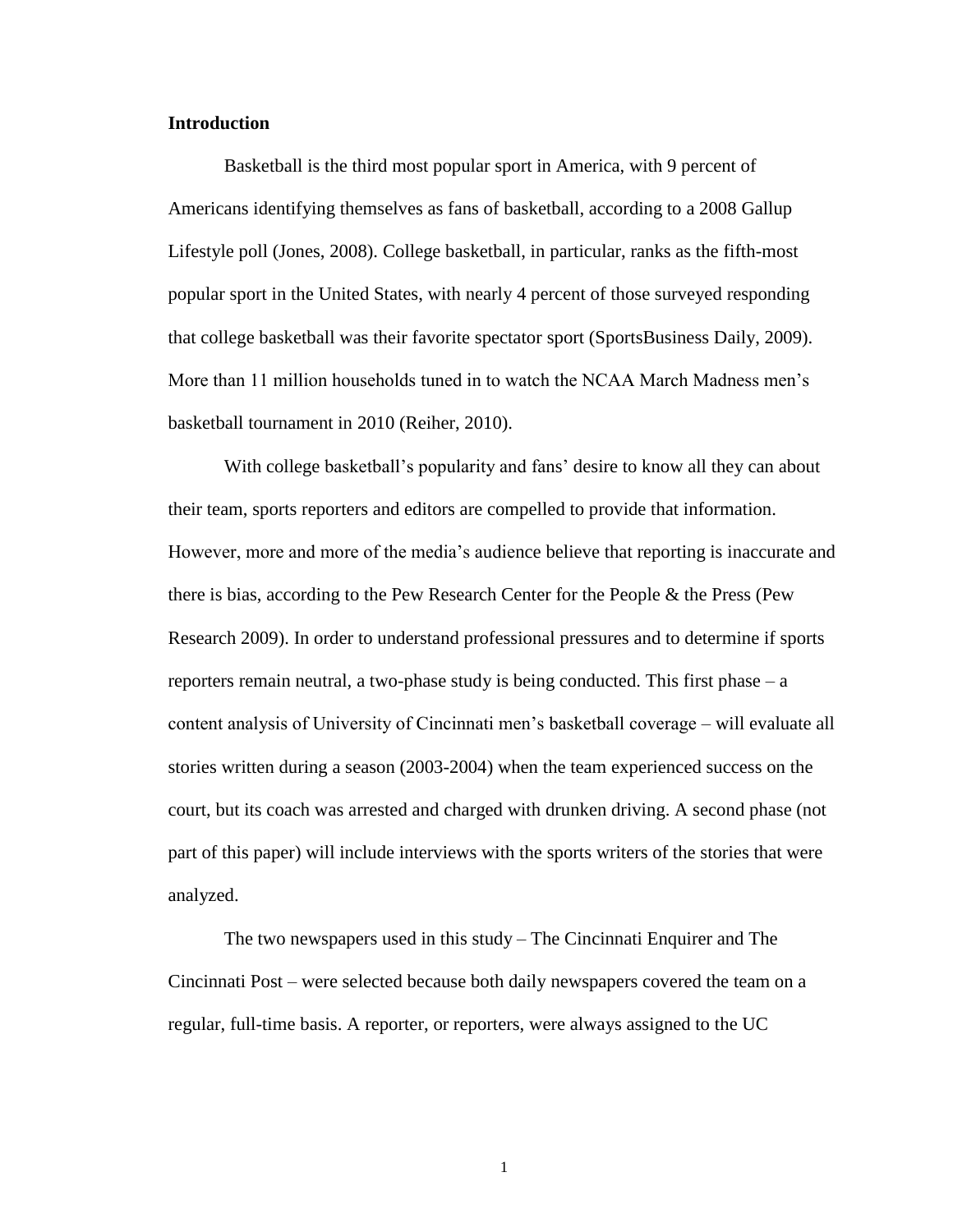basketball beat. The reporters also were surrounded by thousands of fans, as the arena at the University of Cincinnati can seat more than 13,000.

By living and working in a city enveloped by fans of the Bearcats, sports reporters could be influenced to be a member of the "in" group. Ingroups provide classifications for individuals (Allport, 1954). Allport writes that some ingroups are inherent through social status, religion, sex, race, family tradition and occupation. As result of influence by family and friends, it's possible sports reporters are fans years before they start working on the men's basketball beat. The fan aspect of their lives may interfere with the objectivity they strive for in their career.

This research is important on several levels. First, it could provide insight into the way sports reporters are currently reporting on teams. The practical application is that reporters and editors can learn to be vigilant in their efforts to report the news in articles and keep their opinions to columns. It could also help academics, as professors talk to students about reporting, they can emphasize the importance of remaining unbiased.

While this research examines a time frame that is more than six years old, the topic is more relevant than ever. For example, according to The Wall Street Journal, The National Enquirer held a story about Tiger Woods' affair in exchange for an interview with the Enquirer's sister publication, Men's Fitness (Albergotti, 2009). While The National Enquirer denies it held the story in exchange for the exclusive with Woods, the idea exists that the media will "scratch an athlete's back if the athlete scratches theirs."

As Strupp put it, "Today, the sportswriting talent level is arguably down, the heroworship approach has been replaced with a nonstop appetite for scandal, and many of the sports covered are of little interest to most hardcore fans," (Strupp, 2001).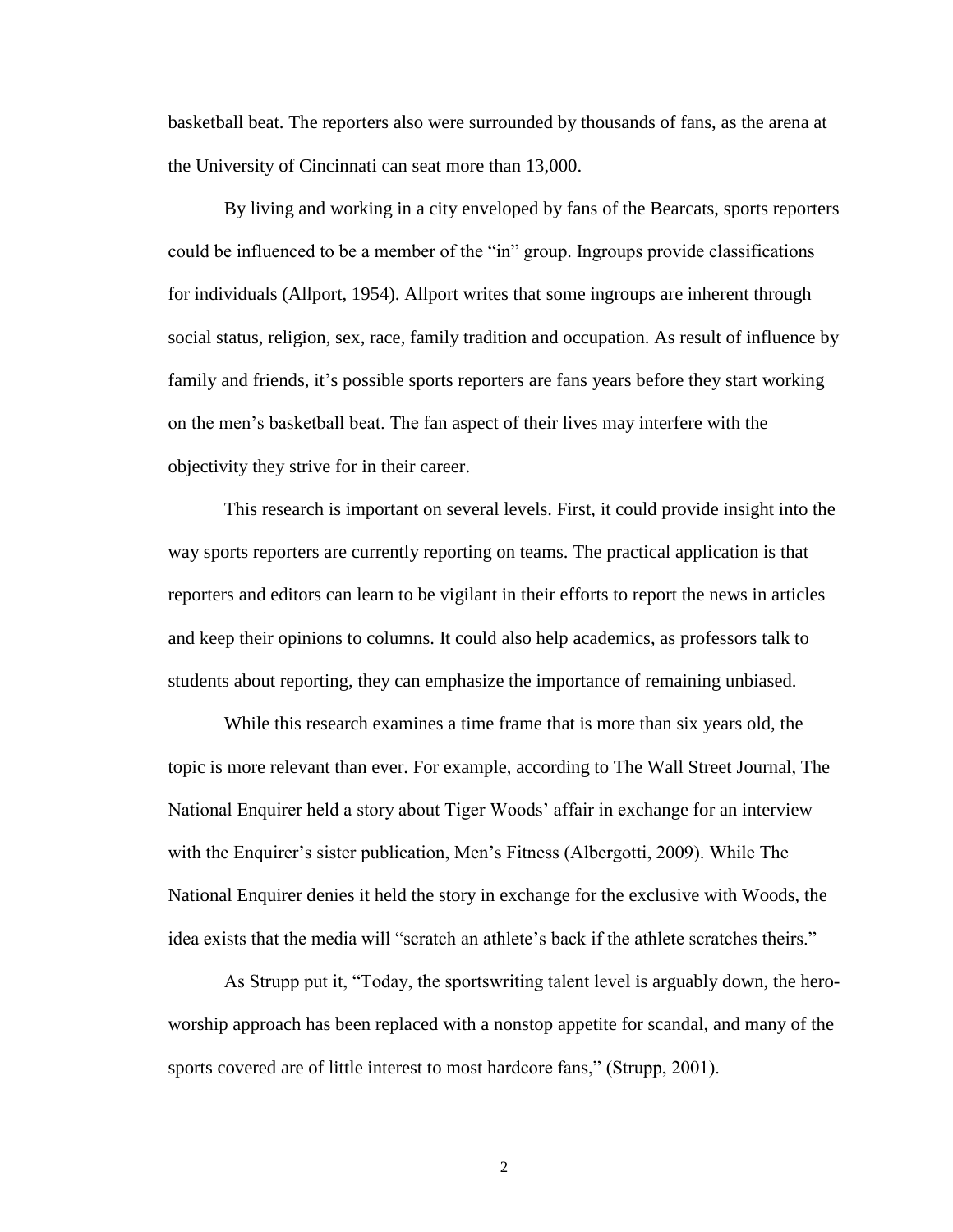Additionally, more and more of the media's audience believes that reporting is inaccurate and biased, according to the Pew Research Center for the People & the Press (Pew Research 2009). Whether or not that is true is still being debated, but this research will shed some additional light on the subject. Very little academic research exists on the evolution of sports writing (Reinardy, 2009). Furthermore, if this research shows sports reporters treat the teams they cover with kid gloves, additional research can be performed to determine why this is the case. Is it because playing nice results in better access to the team and players? Or is it because the reporters have an affinity for the teams and athletes they cover? Is there pressure from other sources, e.g. companies that advertise both with the team and the newspaper? There could be other possibilities as well.

#### **Literature Review**

Social identity theory provides the framework through which this analysis will be conducted. Previous research in this area supplies insight into how sports reporters cover their team, athletes and athletic organizations. Covering a sports team can create intergroup bias, because the reporter must interact with the coach and his team while following strict instructions. If a reporter refuses, it can lead to public repercussions, thus creating intergroup bias (Reinardy, 2009). Researchers also have studied bias in the media by examining critiques and reviews of sports writing.

Even though the sports section of many newspapers makes up a large portion of the paper's total size, critics claim the sports section produces a small amount of credible journalism. In the late 1970s, newspapers and the Associated Press Sports Editors Association called for an incorporation of journalism standards into what had historically been mostly promotional sports writing. Norman Isaacs, then editor of the Louisville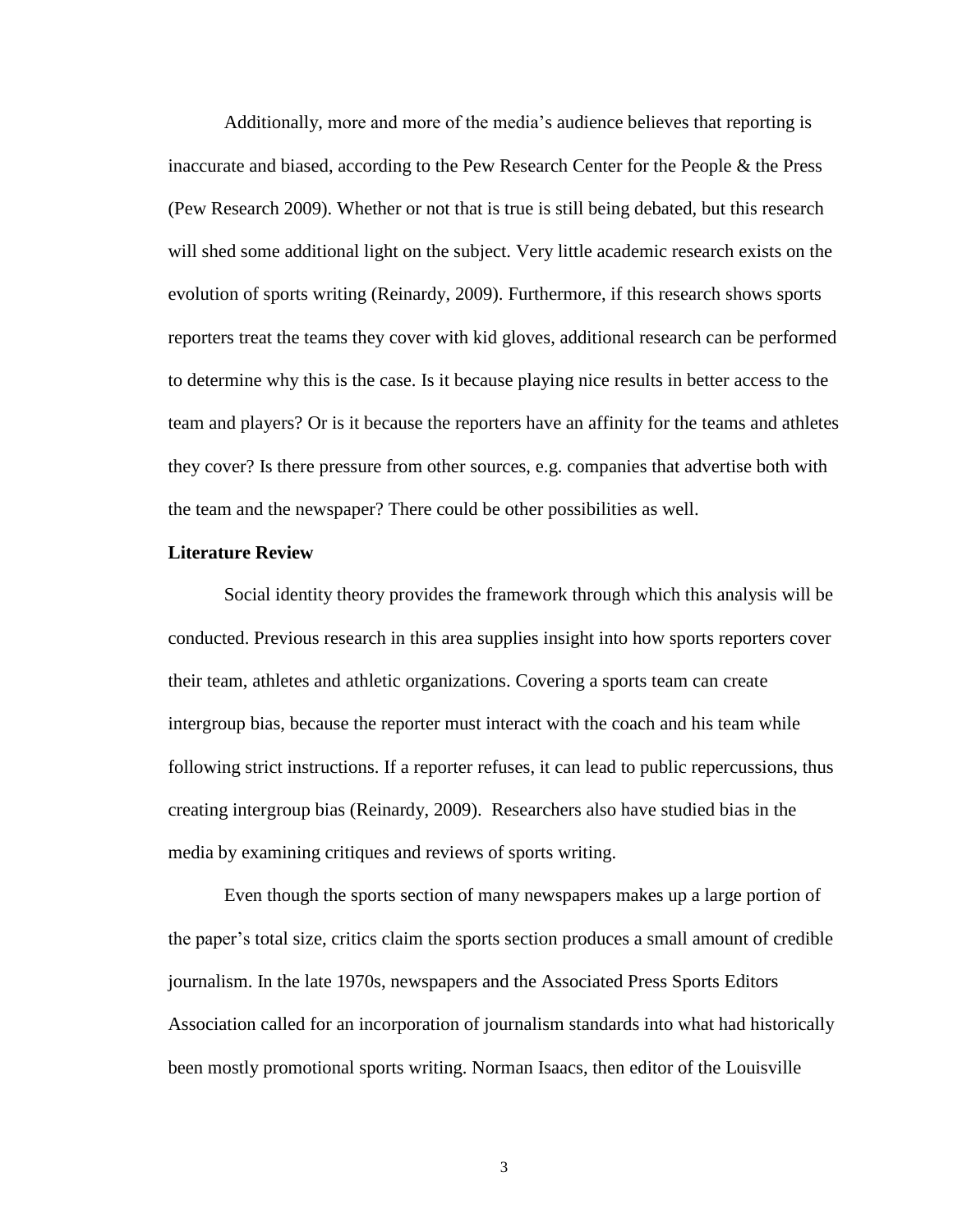Courier-Journal, criticized sports editors for "running the toy departments" of their newspapers — thus not being taken seriously by their peers — and for taking free tickets and accepting free travel. The APSE adopted a code of ethics, which prohibits deals, discounts or gifts of significant value and which strongly discourages the cheerleading of years past (Huenergard, 1979).

―Sports writers were cheerleaders for so long that coaches and players have come to expect newspapers to be a source of scrapbook material for them and a litany by which hero worshipers can stoke the fires of the hot stove leagues," Associated Press General Manager Wick Temple said in 1979. "It is going to take another decade for sports reporters to gain acceptance as journalists and put an end to the conception that they are publicity men and women" (Huenergard, 1979, p. 11).

Nearly three decades later, sports writers still want the same level of respectability as their news brethren. Sports reporters are spending more and more time working on enterprise, feature and investigative stories and less time on basic game coverage (Strupp, 2001).

Sports is big business, especially in the new millennium. The value of the four major American sports leagues alone has grown to more than \$47 billion (Levin, 2009). At the college level, it is not unusual for universities to have annual athletic department budgets that exceed \$35 million (DeSchriver, 2009).

With the dominance of sports programming on cable television, sports talk radio and the Internet, the way the media covers sports has changed. Instead of working to get access to players and coaches before and after games, sports reporters are spending more and more time chasing stories off the courts. With the explosion of Internet coverage by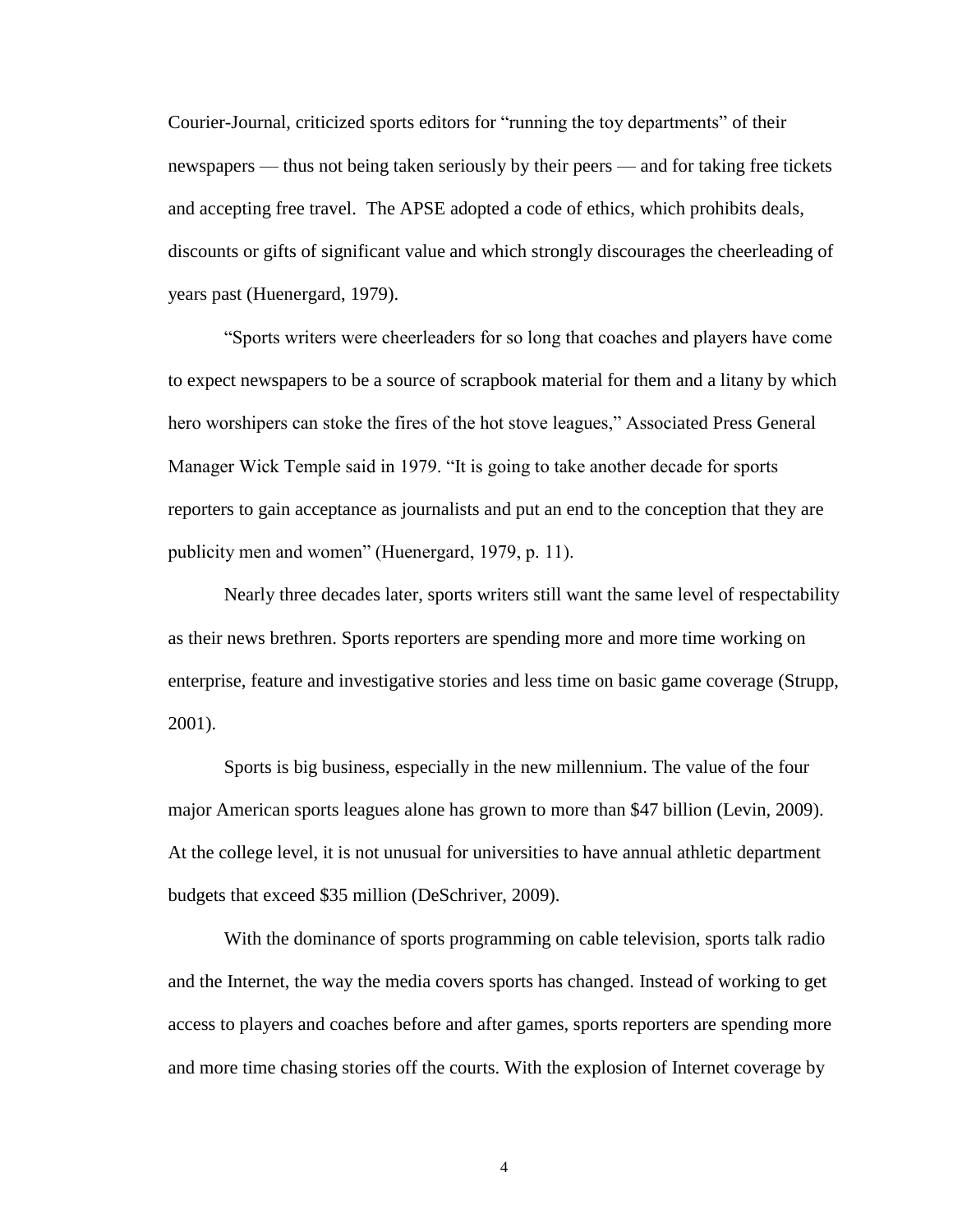major media players such as the Entertainment and Sports Network, or ESPN, and bloggers, sports reporters are constantly digging into rumors and quips made about the teams they cover (Stubb, 2001).

Powerhouse National Collegiate Athletic Association universities bring in millions of dollars from athletic events. Division I schools, such as the University of Cincinnati, generate as much as \$5 million in revenue from a single football home contest and have revenue in excess of \$40 million (DeSchriver, 2009).

Financial pressure on teams, athletic departments, players and coaches, may even prompt them to demand positive coverage. Coaches and administrators are not above threatening reporters who have focused on negative aspects of their programs. For example, when reporter Alan Robinson quoted a disillusioned West Virginia University athlete who was unhappy with the athletic program, a coach threatened to cancel his press credentials. The coach also told a television audience that Robinson had flunked out of journalism school at West Virginia and was upset with the university. In truth, Robinson was an "A" student at West Virginia before transferring, (Huenergard, 1979, p.11).

College coaches have said bluntly that they want beat writers to cover the team in a positive light, or remain as neutral as possible. Barry Switzer, the coach at the University of Oklahoma from 1973 to 1989, once said, "If you're a reporter, be neutral or be for us, but don't be against us" (Henderson, 1987, p. 96). With huge pressure from the universities, athletic boosters, and even sponsors, objectivity can be replaced by biased reporting that supplements the press releases sent out by the universities' sports information offices.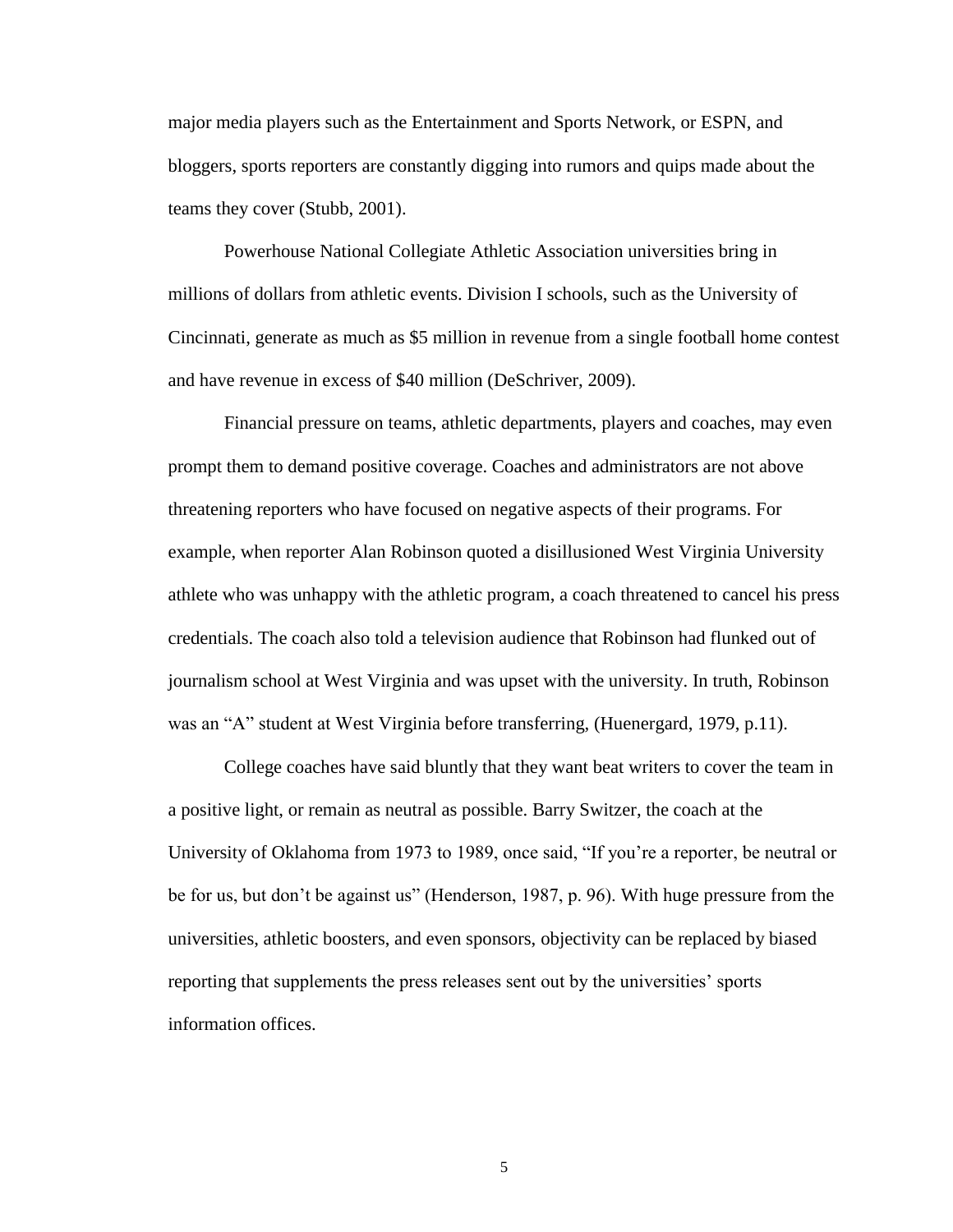## **Social Identity Theory**

Social identity processes are fundamental to understanding how people behave collectively. As Turner wrote in 1975, social identity is "the individual's knowledge that he belongs to certain social groups together with some emotional and value significance to him of this group membership" (p. 17). Social identity theory, a term first coined by Turner and Brown (1978) to explain the work of Tajfel – who developed social identity theory with Turner – began as an attempt to explain intergroup discrimination in the minimal group paradigm. A minimal group paradigm is a popular method of testing intergroup phenomena that suggests any grouping of people will result in intergroup discrimination (Crano and Dobbs, 2001). Socially categorizing people into distinct groups produces intergroup behavior in which subjects favored in-group over out-group members (Turner, 1980). As members of both groups want to view themselves as having a positive social identity, they will work harder for their group. At the same time, when another group is present, they will work harder still, not just to make their group better, but to beat the other group because it is there.

Work on the social identity theory started in the late 1960s and early 1970s. One of the seminal works on social identity theory was completed by Tajfel, et. al. in 1971. In this first series of experiments, Tajfel found that the subjects favored their own group in the distribution of rewards and penalties in a situation in which nothing but the variable of fairly irrelevant classification distinguished between the in-group and the out-group (Tajfel, et. al. 1971). The subjects, students randomly divided into different groups, were given tasks to complete in a situation where there was a limited amount of resources to gain. The subjects tried to get the most rewards for their group and the least penalties,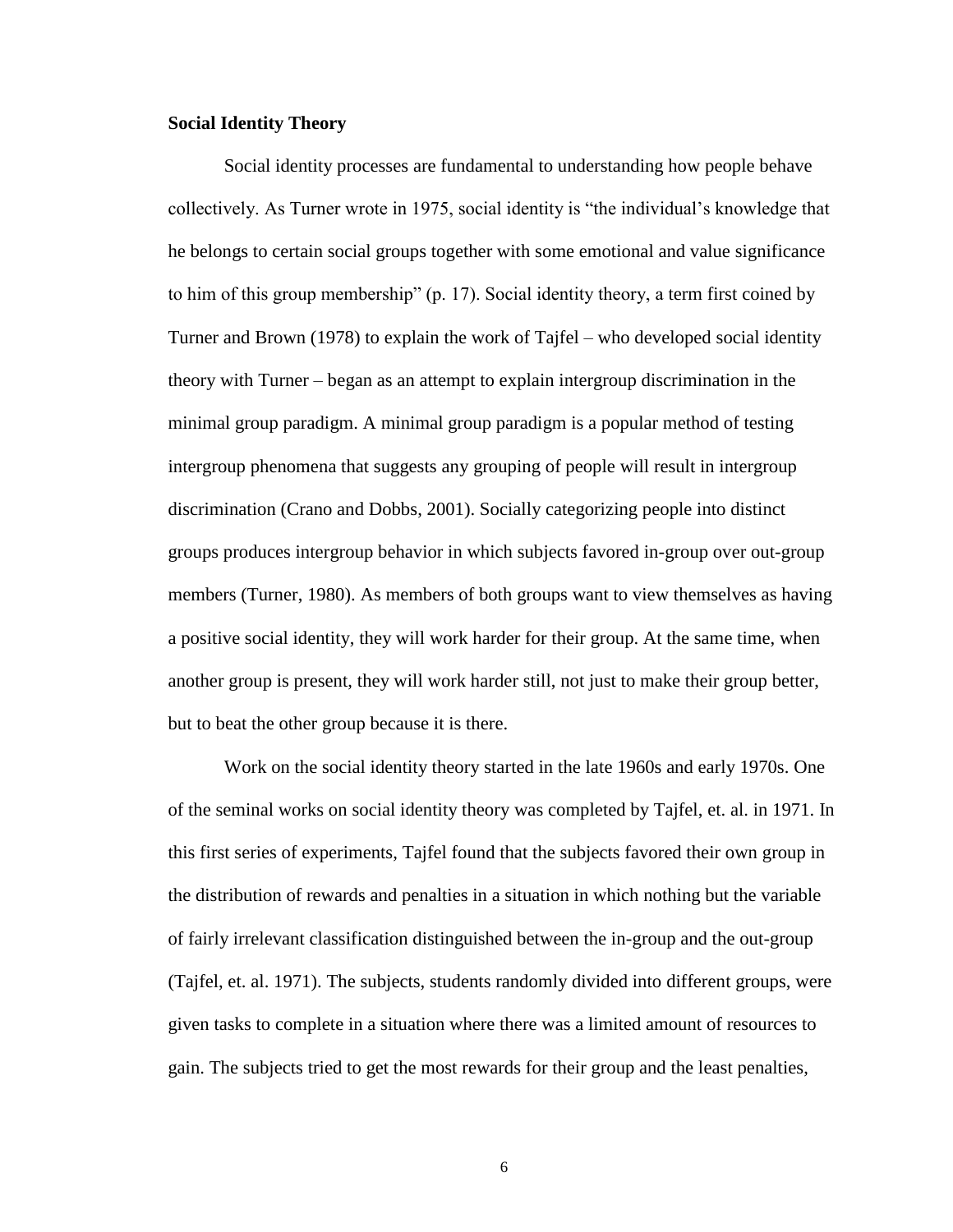even if it meant sacrificing other objective advantages. In these experiments, even when the subjects were not in a situation where it was clear ingroup membership was taking place, they still acted in terms of ingroup membership and intergroup categorization.

Tajfel, et. al. found that even though the subjects had the opportunity to work for the greatest common good, at a relatively small cost to the in-group, they would not do it. The divided groups worked toward getting the most benefits for themselves, and viewed themselves as working against the other group. "It is the winning that seems most important to them" (p. 172).

Turner (1975) expanded on the work of Tajfel, by arguing that while Tajfel's results were correct, Tajfel did not see the whole picture. He argued that the subjects didn't make their decisions based on monetary reward, but on social comparison. In his study, he distributed "points," to half the subjects and money to the other half. (The points had no real value aside from the experiment, but having the most points was considered better.) His results showed that the desire to "win" was even stronger when money was not a factor.

Turner looked to verify results that had been found prior to his work and the work of Tajfel. He writes in his 1975 study that one of the simple aspects of previous work that he was attempting to verify was that individuals feel the need to evaluate themselves, as was noted by Festinger in 1954 (Turner, 1975). Turner added that the individual evaluates himself in society, not just as an individual. An individual judges himself not on what he alone does, but compares himself to other members of society to determine who he is and where he ranks.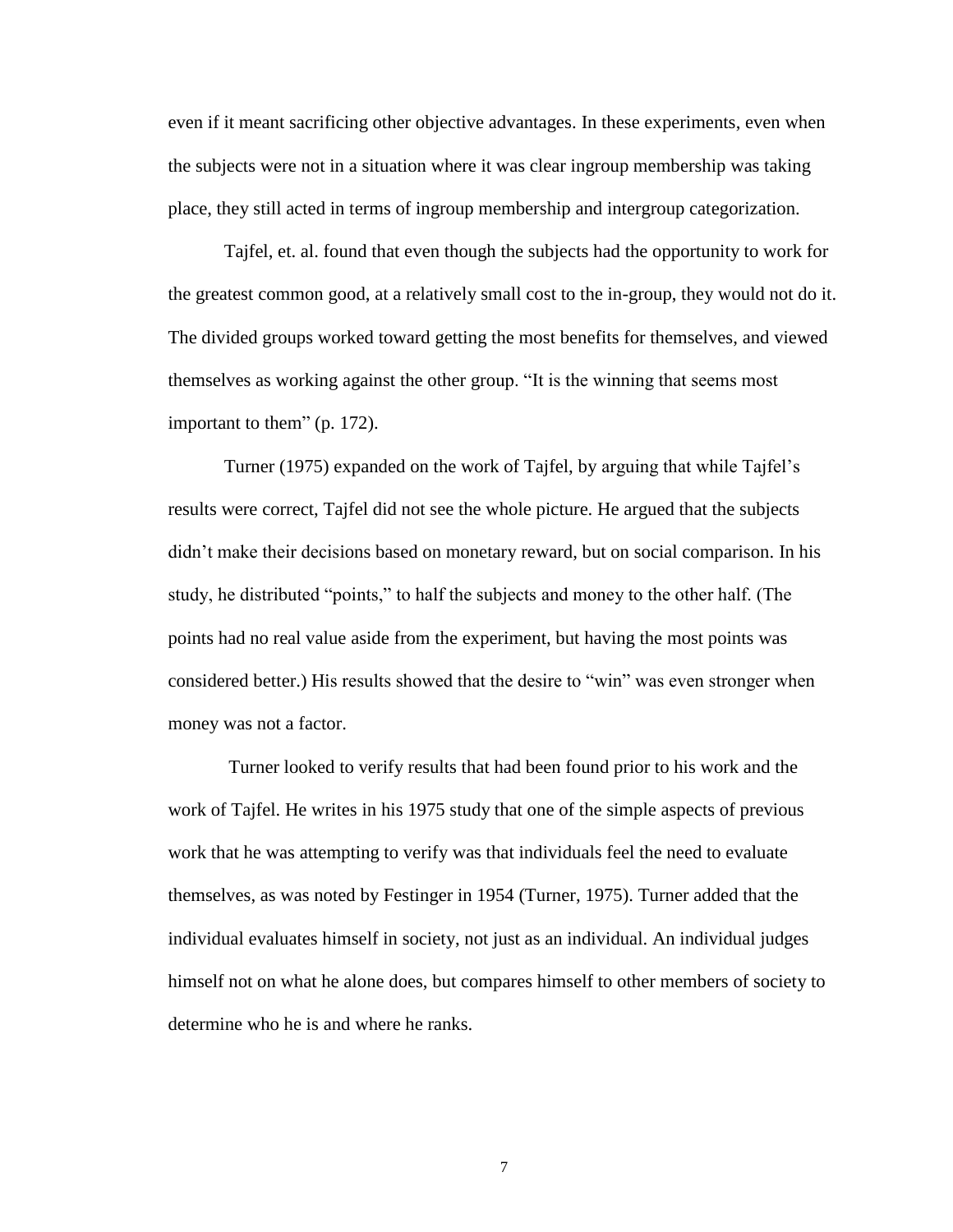Earlier work by Turner also argued this point. In 1975, Turner was studying the relationship between perceived social identity and intergroup comparison. The result of his experiments showed that members of groups would attempt to create intergroup differentiation in a way that provides them with a positive self-evaluation (Turner, 1975). He also found from the standpoint of social identity, that groups aim to move to more positive value in comparison with other groups.

In a 1980 study, Turner showed that groups were always discriminatory when compared to another group. He found that in-group bias can represent attempts to achieve positive distinctiveness for the in-group over the out-group. By doing so, the in-group is able to obtain a favorable self-evaluation in terms of group membership (Turner, 1980). It was in this study that Turner finds that there is no evidence that different status groups attempt to reduce the imbalance between them. But, he did state that members of the lowstatus group seek a new balance that may be in their favor (Turner, 1980).

Prior research has shown that members of groups tend to form a group identity for themselves, but that this identity is not their only one (Turner, 1999). "The social identity analysis posits that people are both individuals and group members and display both individuality and collective identity"  $(p, 31)$ . While it may seem the two identities are separate and different, that is not always the case. In fact, for some people, leaving a group for another group, or to leave as an individual, is as meaningful as trying to become someone else (Turner, 1999).

While being a member of a group has a strong psychological impact on the group member, being a part of a group is not viewed as being negative. Intergroup competition enhances intragroup morale, cohesiveness and cooperation (Tajfel and Turner, 1988).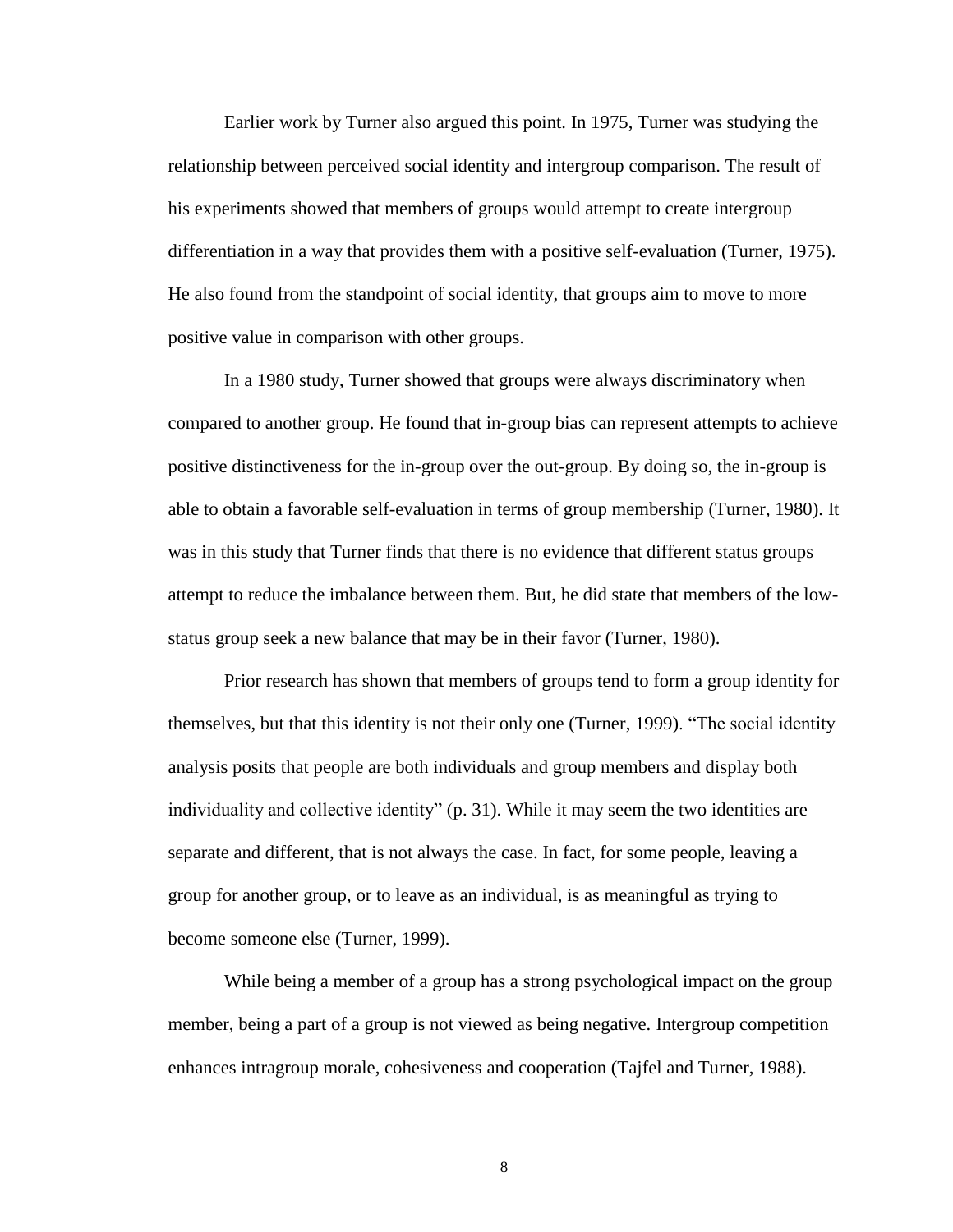Therefore, as groups compete against each other, each individual group grows stronger in its connections. There is a stronger identification with the group and a positive attachment to said group when there is a real conflict against another group.

It was assumed by Tajfel and Turner (1988) that the more intense the intergroup conflict, the more likely it would be that the individuals who are members of the opposite groups would behave toward each other as a function of their respective group memberships. Thus, as the conflict intensifies, so do the negative feelings toward members of the opposite group.

Tajfel and Turner (1988) also found that the role the group membership plays is extremely influential on the individuals in those groups. "Individuals will not interact as individuals, on the basis of their individual characteristics or interpersonal relationships, but as members of their groups standing in certain defined relationships to members of other groups" (p.  $10$ ).

Turner and others (Gaertner 2000, Brown 1979) have defended their work on the social identity theory, saying that it is much more complex than some believe. "There is a notion in many reviews that social identity theory is simply the assertion of a universal, irrational drive for ethnocentrism, unconstrained by social realities or the social meaning of intergroup attitudes, that this drive serves some individual, almost quasi-biological need for self-esteem, and that some simple, single factor which triggers or relates to this drive should be positively correlated with the intergroup discrimination, virtually independent of social context or the perceived nature of intergroup relations" (Turner 1999, 19).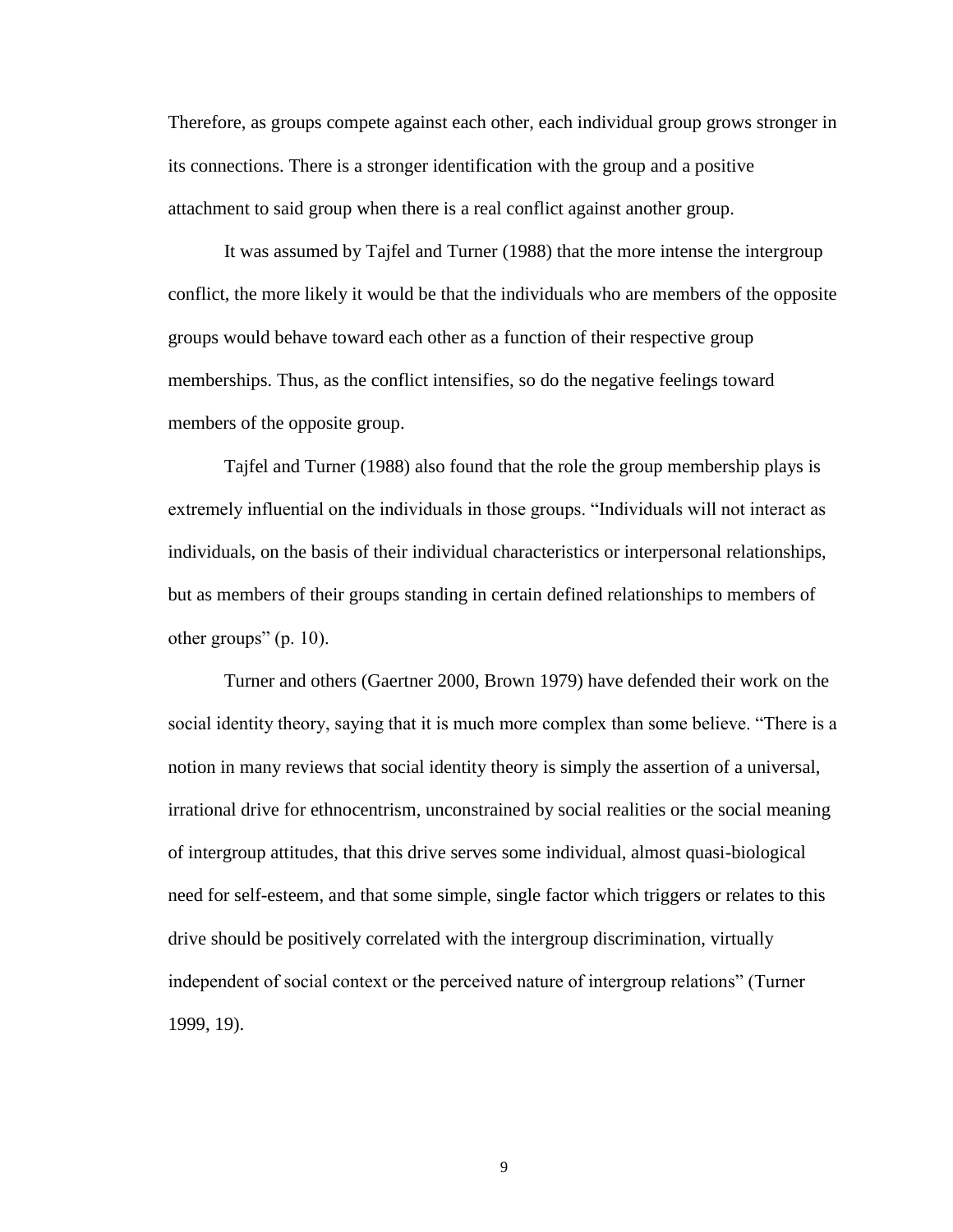The "basic and highly reliable" finding from Tajfel and Turner is that trivial intergroup categorization leads to in-group favoritism and discrimination against the outgroup (Tajfel & Turner, 1988). Billig and Tajfel found the same results even when groups were assigned explicitly at random. Other researchers, including Brewer and Silver (1978), Locksley, Ortiz & Hepburn (1980) and Turner, Sacheder & Hogg (1983) have all replicated this finding (Tajfel & Turner, 1988).

A number of studies have been done using different types of groups. For example, some studies have used students who all knew each other because they were in the same class. Others have used groups of people that didn't know each other at all. Pfeifer et al., (2007), studied in-group and out-group behavior among immigrant children. By looking at 392 children attending the second or fourth grade, they found children with recent ethnic backgrounds, or those who were born in America to immigrants, evaluated members of their same background higher than children who were members of a different background.

Research in other areas shows a person's identification with a group can be an important part of his or her self-concept. Research on sports has shown the relationship between the group and the individual is critically important. Sports fans who strongly identify with their sports teams, take losses as though they were the ones who were defeated (Sloan 1979, cited in Dietz-Uhler, 1999).

Sociologist Emile Durkheim (1965, cited in Dietz-Uhler, 1999) said individuals can become "lost" when they are with a group motivated by the same passion. This passion motivates behaviors on the part of an individual, which typically would only occur in a group situation. People on an individual level are motivated by positive social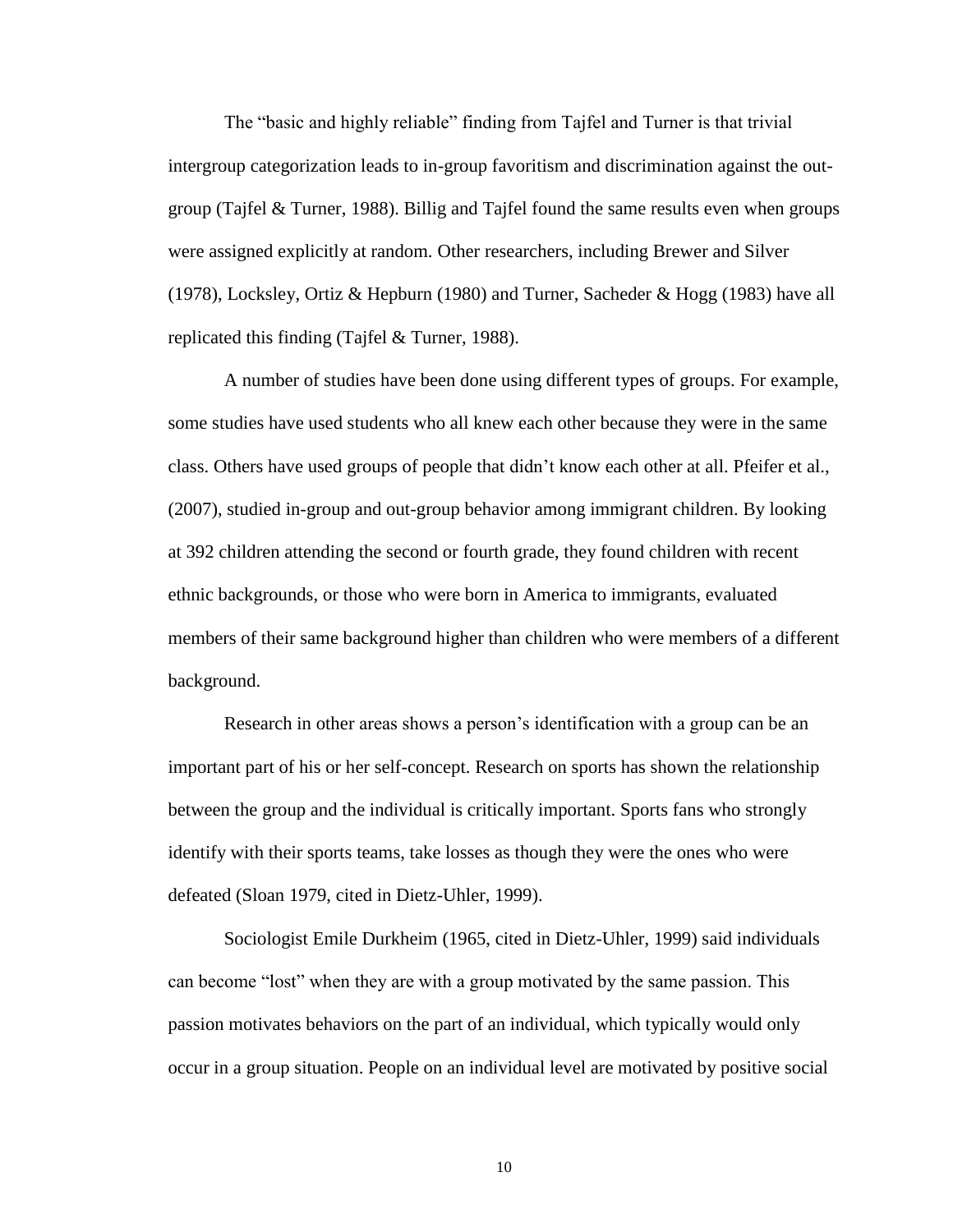identity and lean toward favoring members of their own group versus other groups. So, individuals attribute more positive traits to members of their group (Dietz-Uhler, 1999).

In the study conducted by Dietz-Uhler, 74 participants were asked about their perceptions of a college football team during the course of a season. The researchers found that fans who identified strongly with their universities rated the team more favorably throughout the season than fans with a weak connection. Fans who had stronger connections to the university ranked the team more favorably after a win than a loss, while fans who did not have strong connections to the university evaluated the team about the same throughout the season, regardless of wins and losses (Dietz-Uhler, 1999).

Sports journalists perform a balancing act between fan and impartial reporter. Newspaper beat writers, who cover the same teams day in and day out provide daily coverage in the sports section, update blogs about the team and appear on television and talk radio programs to provide insight. Criticizing the team they cover for a living could lead to repercussions that jeopardize their coverage while working their job. Negative questions, or even questions that aren't in line with what the coach or team wants to talk about, can result in problems for the reporter. For example, The Cincinnati Enquirer's Cincinnati Bengals beat reporter, Dustin Dow, was reassigned because of a confrontation about the types of questions he was asking Bengals head coach Marvin Lewis (Leahy 2008). Being a member of the "in-group" allows the reporter to have equal or greater access to the team, which enables the reporter to provide the best possible "positive" coverage for the readers. This, in turn, might violate objectivity (Reinardy, 2009).

Because reporters and newspapers try to reach out to their audiences, they form their work around the ideals of their readers and viewers. The immediacy of game scores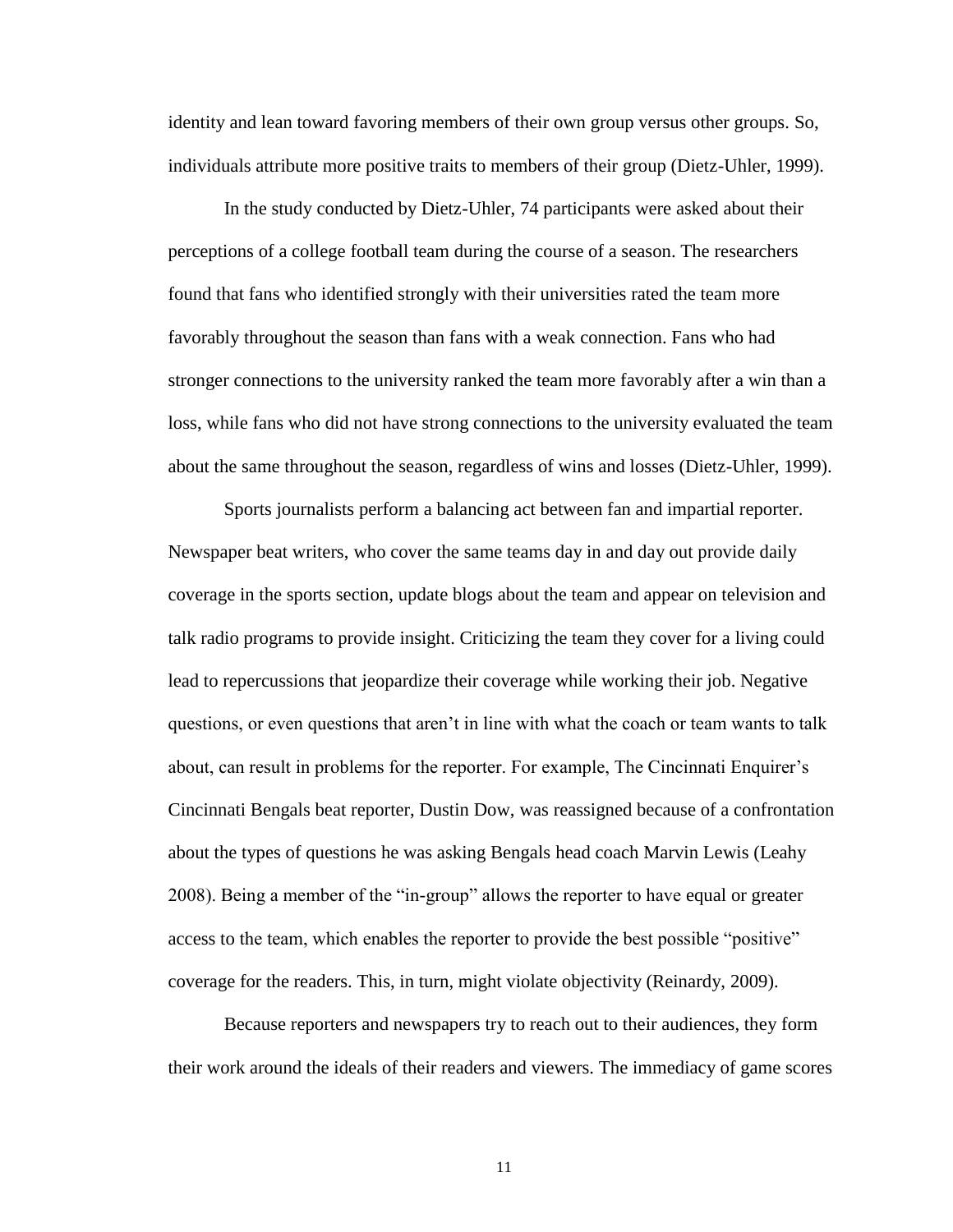available online and on ESPN, and the ability of individual teams to publish original content on their Web sites, forces sports reporters to provide readers with something they want and can't get elsewhere (Strupp, 2001). To cater to fans, who view the team as a part of their identities, reporters take the same view of that in-group.

This study uses content analysis to examine how sports writers at two daily newspapers and the Associated Press covered the University of Cincinnati men's basketball team among the flood of pro-team, in-group sentiments.

#### **Methodology**

The content analysis examined a portion of the 2003-04 regular season, the 2004 Conference USA tournament, the NCAA tournament and a portion of the off-season from Feb. 11 to Oct. 11. Every article that focused on UC men's basketball coverage during that time period, including game coverage, feature stories, hard news stories and other coverage was selected. The stories come from The Cincinnati Enquirer and The Cincinnati Post, two newspapers in Cincinnati that operated under a joint operating agreement, sharing advertising and circulation services, but with completely separate editorial staffs and editorial control.

Analyzed content included pre-game coverage, game day coverage, post-game coverage, and general coverage of UC's men's basketball program. The author, date of publication, and section in which the story appeared was recorded for each story. It also was noted if the story appeared after a win or a loss. Associated Press coverage of UC's men's basketball team stories was analyzed in a comparative group.

The Associated Press stories were accessed via the Web site LexisNexis News, which catalogs AP articles. All articles that fell under the specified guidelines were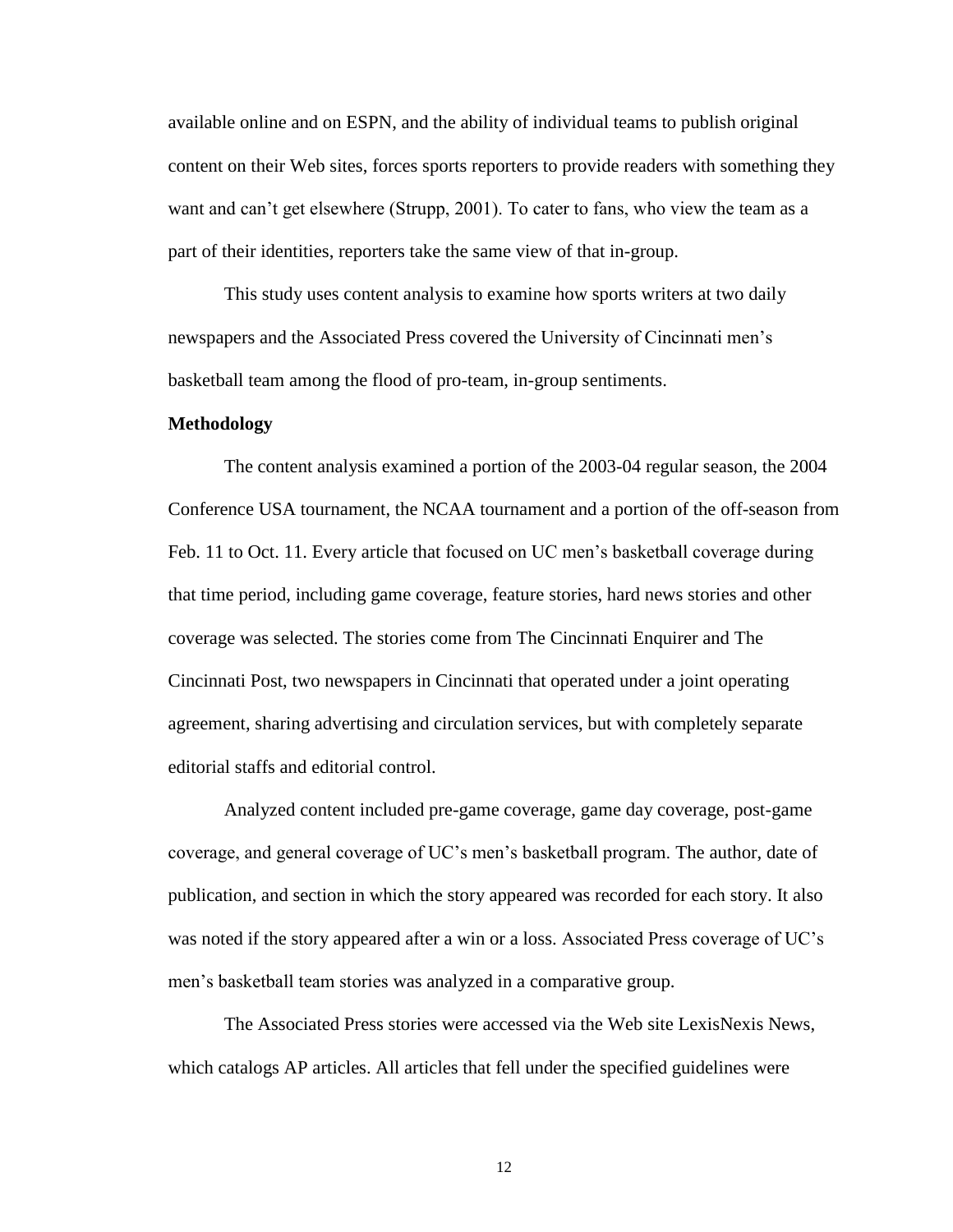obtained from this site. The Cincinnati Post articles were accessed through News Bank, a searchable Web site. The Cincinnati Enquirer articles were accessed by visiting the paper's offices in downtown Cincinnati and using the paper's archive system to find all stories pertaining to the team.

To test whether the University of Cincinnati men's basketball team was receiving favorable media coverage and to examine difference in coverage between the two Cincinnati newspapers, a content analysis of the newspaper stories and Associated Press stories was conducted. A content analysis is defined as "a method of studying and analyzing communication in a systematic, objective and quantitative manner for the purpose of measuring variables" (Kerlinger, 2000). It allows the researcher to look at qualitative data in a quantitative manner.

Each paragraph of each story was coded as being favorable, unfavorable or neutral. Those paragraphs that were coded as favorable had the following characteristics;

• excuses, ("This hasn't been one of the best rebounding teams the University of Cincinnati has fielded under coach Bob Huggins, but it's still formidable enough to cause opponents to gulp nervously over the prospect of banging with the Bearcats on the boards.‖) (Koch, 2004);

• boasting, ("The Bearcats have never lost to Wake Forest in five previous meetings.") (Koch, 2004);

• historical comparison of the current team with successful teams of the past, (―Matchups worked in UC's favor when the Bearcats burst onto the national scene after a long drought in Huggins' third season at UC in 1992.") (Koch, 2004);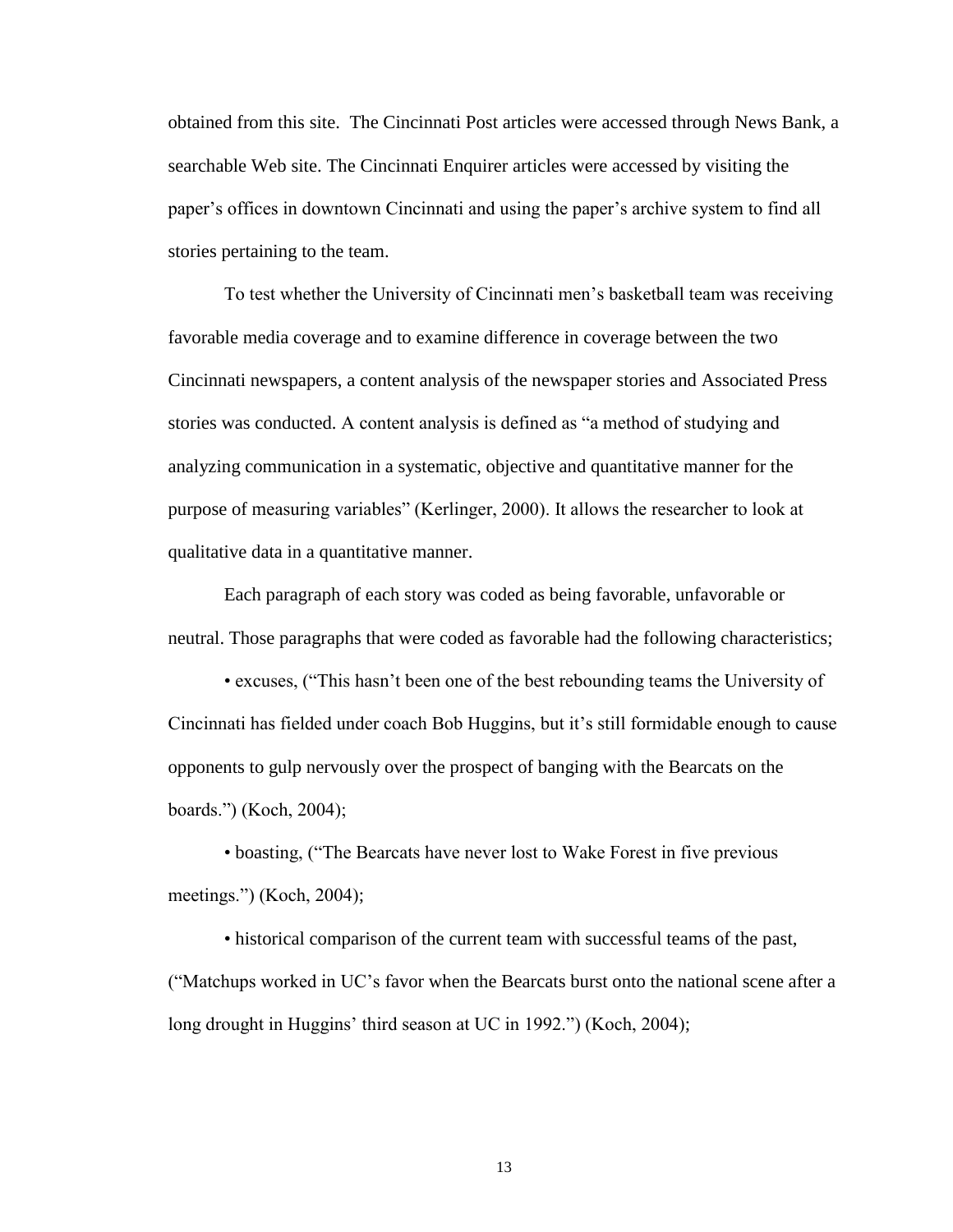• disregard of unfavorable information, ("He doesn't run the Bearcats for outsiders. He runs it with the belief he has the best interest of the school in mind,") (Katowitz, 2004); and

• complimentary ("The trash-talking issue aside, the Bearcats make no excused for the physical brand of basketball that has been their trademark under Huggins, even if they're not quite as good at it as they once were.") (Koch, 2004).

Attributes of unfavorable paragraphs include:

• judgmental, ("That shortcoming hurt them badly Sunday in their loss to Illinois, where the three Illinois guards combined for 51 points, 24 assists and only two turnovers.") (Koch, 2004);

• disparaging/critical statements, ("UC also failed to execute its free-throw shooting – again.") (Williams, 2004);

• references to past criminal/legal/academic problems for players and coaches, (―The male basketball program at UC long has been plagued by the arrests of its representatives – although the representatives generally were players.") (Houck and Horstman, 2004); and

• disregard of favorable information, ("Don't put too much stock in that 90-65 University of Cincinnati victory over DePaul,") (Koch, 2004).

The neutral category served as a catchall for paragraphs that were not classified as favorable or unfavorable, and were not quotes. For example, paragraphs about when and where games were scheduled to be played were coded as neutral.

Remaining paragraphs were coded as a home quote, an away quote or an other quote. Paragraphs coded as Quotes Home team included all paragraphs where the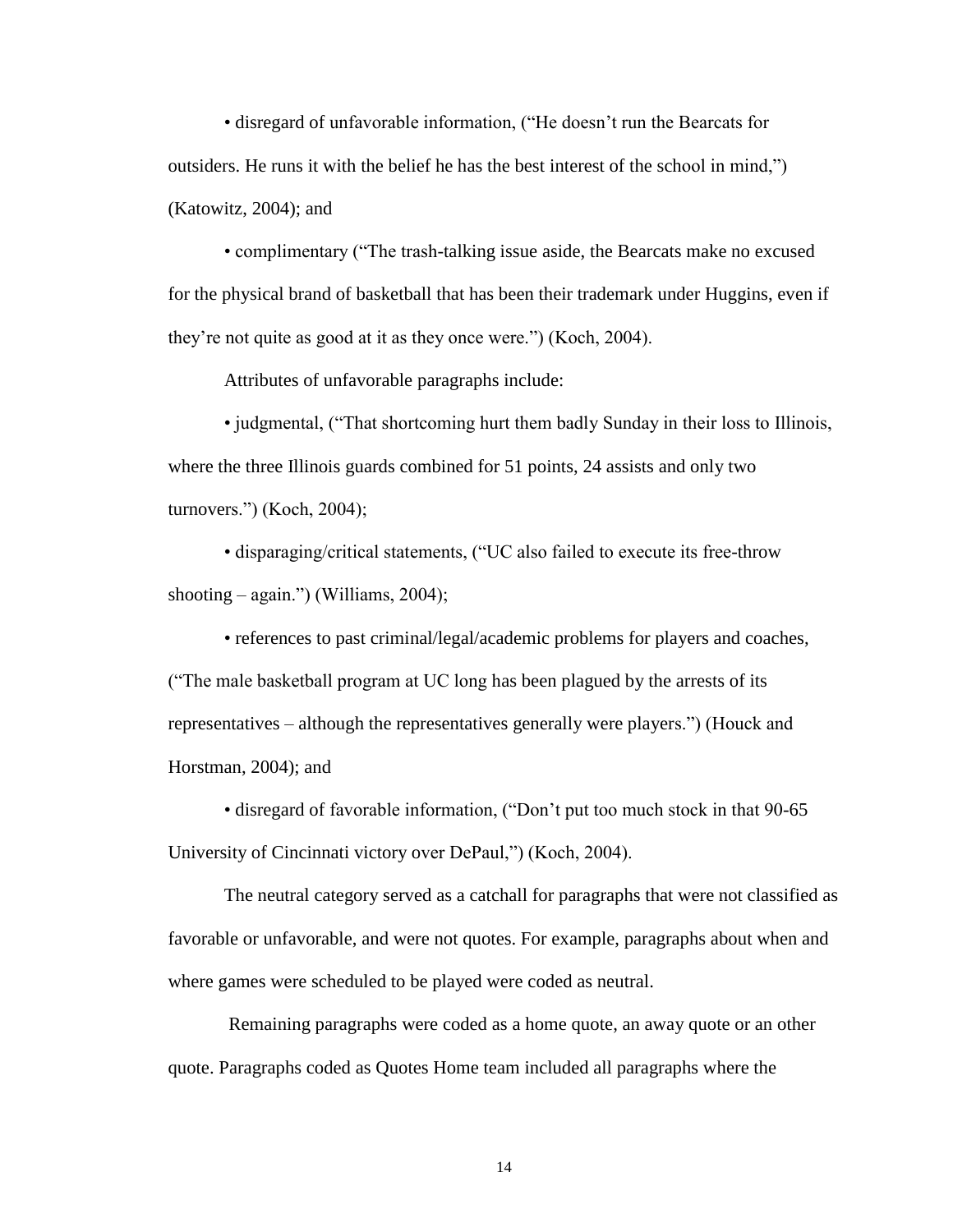majority of the words were direct quotes from the University of Cincinnati players, coaches, public/media relations' officials and other university employees. Those paragraphs coded as Quotes Opposing team were limited to quotes from the opposing team's players and coaches. Finally, Other Quotes were paragraphs that did not fall under the two previous quotes sections, such as quotes from fans, students, parents of studentathletes, alumni, high school coaches and others.

For this study, 3,678 paragraphs from 214 stories, including stories written by different reporters at each publication, were coded as being favorable, unfavorable, neutral, a home quote, an opposing quote or an other quote.

The following hypotheses may be true because college sports in general have such a large following that the reporters want to feel like they are a part of the fan ingroup. Also, reporters are doing everything they can to provide content others can't, even if it means favoring the team in their reporting. And the reporters who cover the team on a regular basis have the most to gain by maintaining a good relationship with the coach and the team.

However, the following hypotheses may also be false because reporters are aware of the bias that can be found in articles. Since the Associated Press Sports Editors Association adopted its code of ethics, sports reporters and editors have been encouraged to report objectively. Also, reporters are now trained to limit the amount of bias in their reporting.

The content analysis will test these hypotheses:

H1: Cincinnati Enquirer and Cincinnati Post reporters wrote more favorable paragraphs than unfavorable paragraphs over the 10-month period.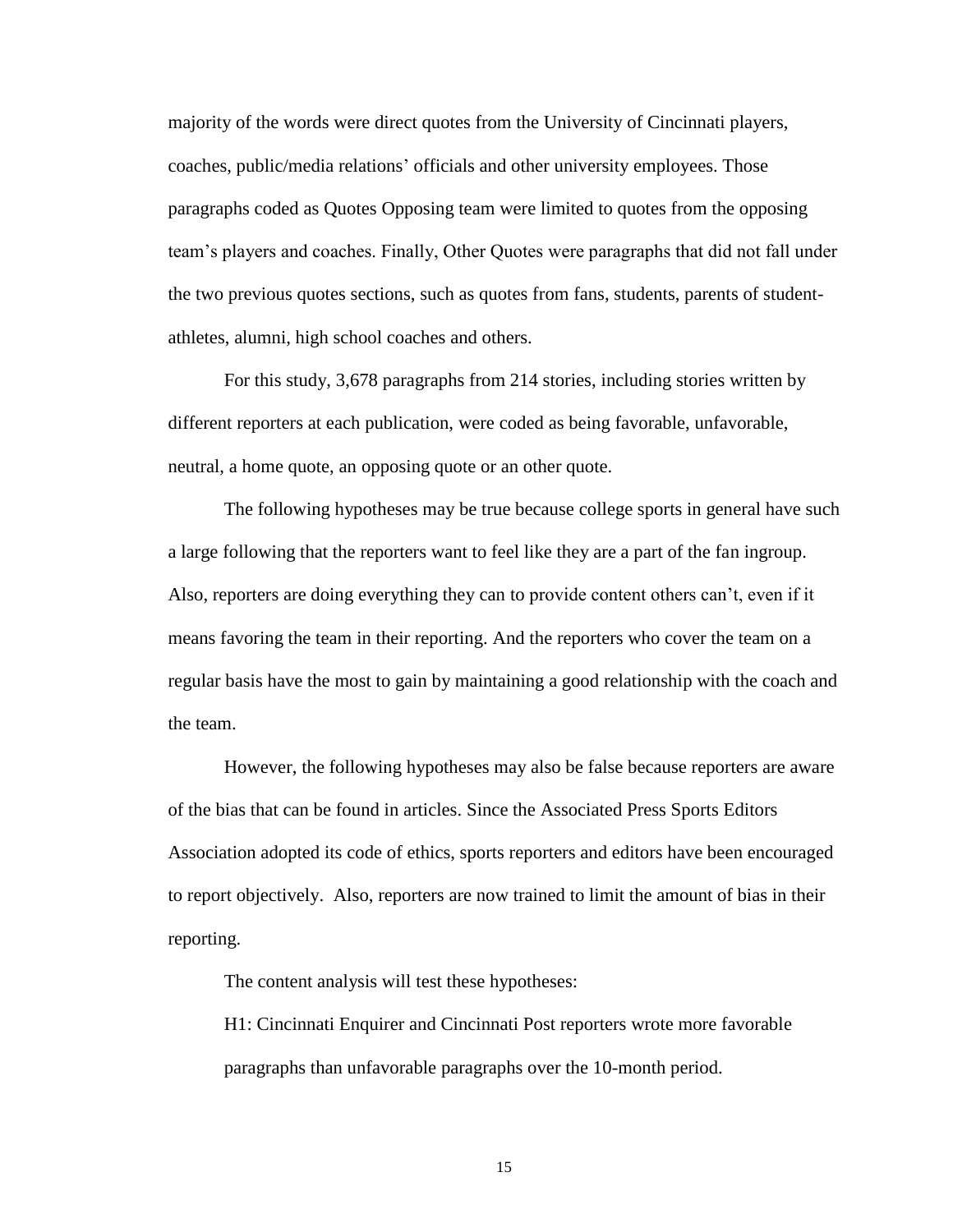H2: Associated Press reporters wrote more neutral paragraphs than Cincinnati Enquirer and Cincinnati Post reporters.

H3: Prior to Huggins' arrest, The Enquirer and The Post wrote more favorable paragraphs than after his arrest.

H4: Enquirer and Post stories included more favorable paragraphs during the season, compared to stories written out of season.

According to Wimmer and Dominick (2006), "The goal of a content analysis is an accurate representation of a body of messages" (pg. 151). One of the most important factors in fulfilling that goal is quantification, because it aids researchers in their attempt to find precise information. Also, quantification allows researchers to summarize results and to report them in a concise manner. Finally, quantification gives researchers more statistical tools that can aid in analysis and interpretation.

Studies using content analysis are traditionally conducted for one of five purposes, even though it is difficult to categorize and classify studies as varied and diverse as those using this method. The five purposes are: describing communication content, testing hypotheses of message characteristics, comparing media content to the ―real world,‖ assessing the image of particular groups in society and establishing a starting point for studies of media effects (Wimmer and Dominick, 2006).

For this content analysis, the communication content technique will be utilized to review the content. Recent studies have catalogued the characteristics of a given body of communication content at one or more points in time. These studies use content analysis to identify what exists.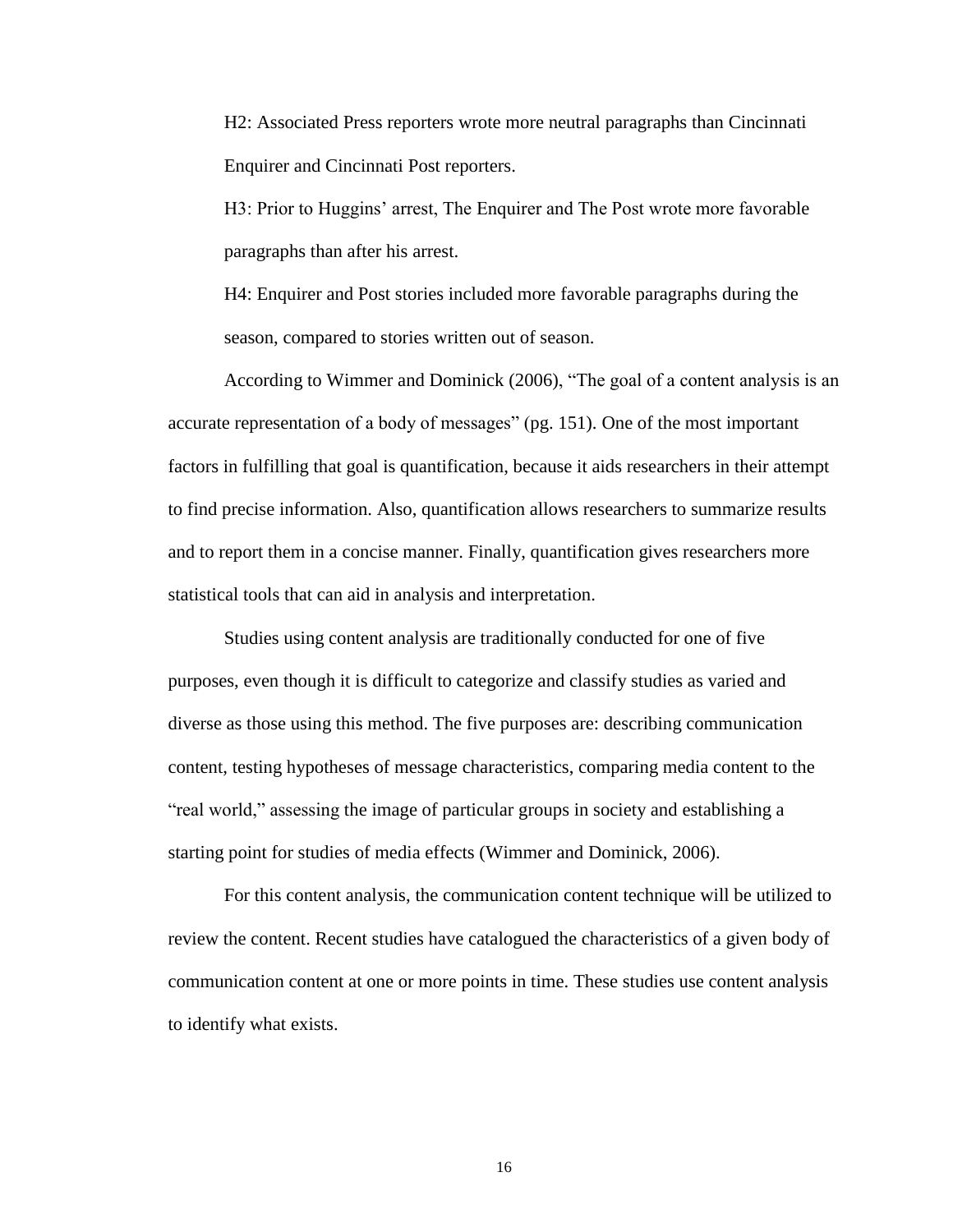Content analysis will be appropriate for this study because as Daniel Riffe, Stephen Lacy and Frederick G. Fico state: "Individual news stories are the consequences of reporter news judgments, interactions with both purposive and nonpurposive sources" (Westley & MacLean, 1957), and decisions about style, structure, emphasis and language, among other areas. The content is the result of the journalistic practices, routines and values, not exactly the result of a mirror being held up to reality.

The content analysis was conducted at both the manifest content level and the latent content level. "Manifest content is what you actually see and count," (Stacks, 2002) pg. 109). For example, the number of times a particular statistic is mentioned in the content (Huggins win-loss record, his players' graduation rate) or the number of times Huggins' arrest is mentioned. "Latent content is more qualitative and deals with the underlying or deeper meanings of the message. These themes become what is measured," (Stacks, 2002, pg. 109). Latent content is typically more difficult to count and must be measured by a scale or some other measurement system.

Because this study is looking not only at the tangible and countable occurrences in the content, but also the overarching themes or each paragraph, it would be correct to use a combination of both levels of analysis to determine if a paragraph falls under the favorable, neutral or unfavorable category.

For a content analysis to be objective, its measures and procedures must be reliable. For a study to be reliable, repeated measurement of the same material must result in similar decisions and conclusions. Intercoder reliability refers to levels of agreement among independent coders who code the same content using the same coding device. Most published content analyses typically report a minimum reliability coefficient of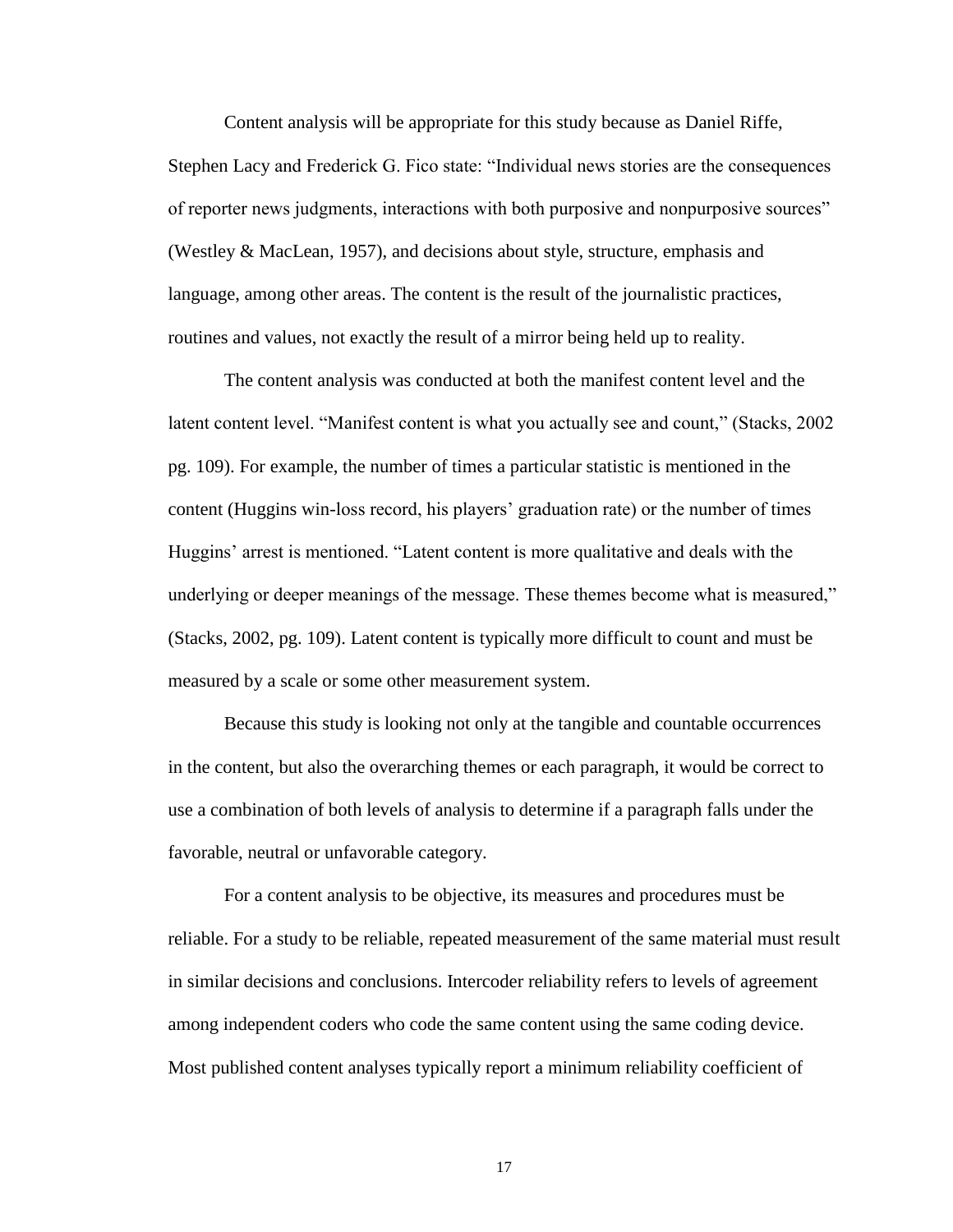about 90 percent or above when using Holsti's formula, and about .75 or above when using *pi* or *kappa* (Wimmer and Dominick, 2006). As the content that will be analyzed will involve a certain amount of interpretation, reliability estimates will be on the lower end.

A second researcher coded 35 stories, containing 510 paragraphs, or approximately 14 percent of the total content analyzed. Intercoder reliability for this study was 71.2 percent, using Holsti's formula, where reliability equal twice the number of coding decisions on which the two coders agree divided the total number of coding decisions by the first and second coder, respectively. The intercoder reliability was below norms because of the nature of the articles being coded. The articles in this content analysis were written with sports fans in mind. The reporters used terms, phrases and sentence construction that can be viewed as confusing to those who do not regularly read the sports page. Also, basketball has a number of terms that are specific the sport, which could have confused the coders. Interpretation of this content analysis will not allow the researcher to draw claims about the impact of the content without a study that examines the audience.

### **Findings**

The Associated Press stories that were coded served as a comparative group to the stories from both newspapers. The AP stories were used in this way because AP reporters do not typically have the same level of fan scrutiny as the local newspaper reporters because they are not covering the same team day in and day out. As a wire service, the AP provides its content to a national audience and a state audience, as opposed to the Cincinnati papers, which primarily serve a local audience. The Associated Press does not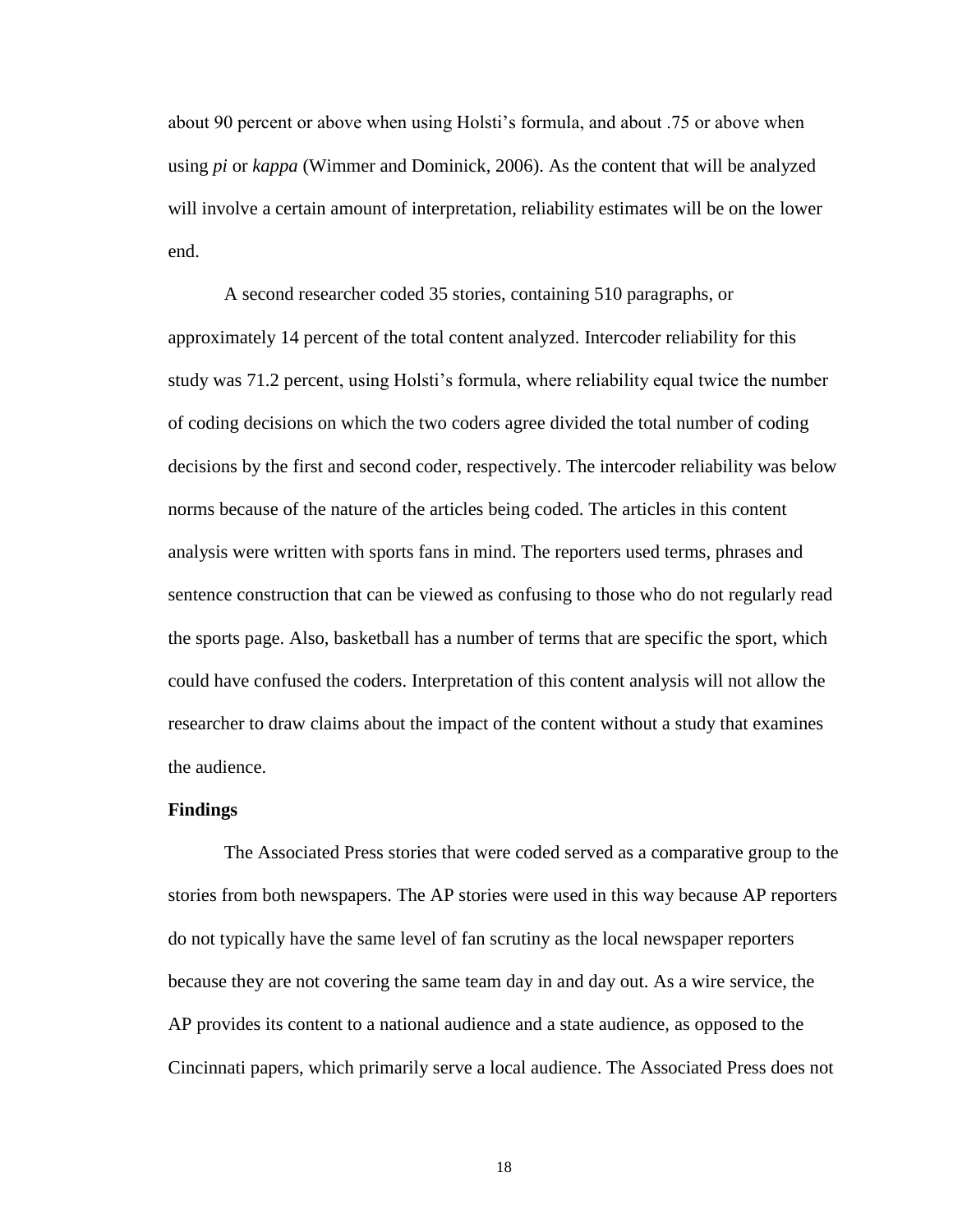rely on local advertising revenue to maintain its financial stability. The AP is responsible to its members.

Hypothesis 1 predicted that reporters from both Cincinnati papers would write more favorable paragraphs than unfavorable paragraphs during the 10-month period. After examining 3,678 paragraphs from the newspapers and the Associated Press, this study found that just under 4 percent of the Cincinnati Enquirer paragraphs were favorable and 9.5 percent Post paragraphs were favorable, compared with 13.32 percent of AP paragraphs. The hometown papers' neutral paragraphs were 56.9 percent for The Enquirer and 46.8 percent for The Post, while the AP was 44.7 percent. The AP had 20.3 percent unfavorable paragraphs, compared to 14.9 for The Post and 7.9 percent for The Enquirer. These percentages do not total 100 percent because they do not include the quotes paragraphs, which were coded separately. H1 was not supported. In fact, the opposite was found, as both papers had more unfavorable paragraphs than favorable ones.

| Table 1:      | Favorable  | Unfavorable | Neutral    | Total |
|---------------|------------|-------------|------------|-------|
| Hypothesis 1  | (Percent)  |             |            |       |
| not supported |            |             |            |       |
| AP            | 110        | 168         | 369        | 826   |
|               | $(13.3\%)$ | $(20.3\%)$  | $(44.7\%)$ |       |
| Enquirer      | 68         | 135         | 970        | 1705  |
|               | (4%)       | $(7.9\%)$   | $(56.9\%)$ |       |
| Post          | 109        | 171         | 537        | 1147  |
|               | $(9.5\%)$  | $(14.9\%)$  | $(46.8\%)$ |       |
| Total         | 287        | 474         | 1876       | 3,678 |
|               | $(7.8\%)$  | $(12.9\%)$  | (51%)      |       |

Hypothesis 2 built on the first hypothesis, predicting that the Associated Press would write more neutral paragraphs than either The Cincinnati Post or The Cincinnati Enquirer. The AP had 44.7 percent of its paragraphs coded as neutral. The Cincinnati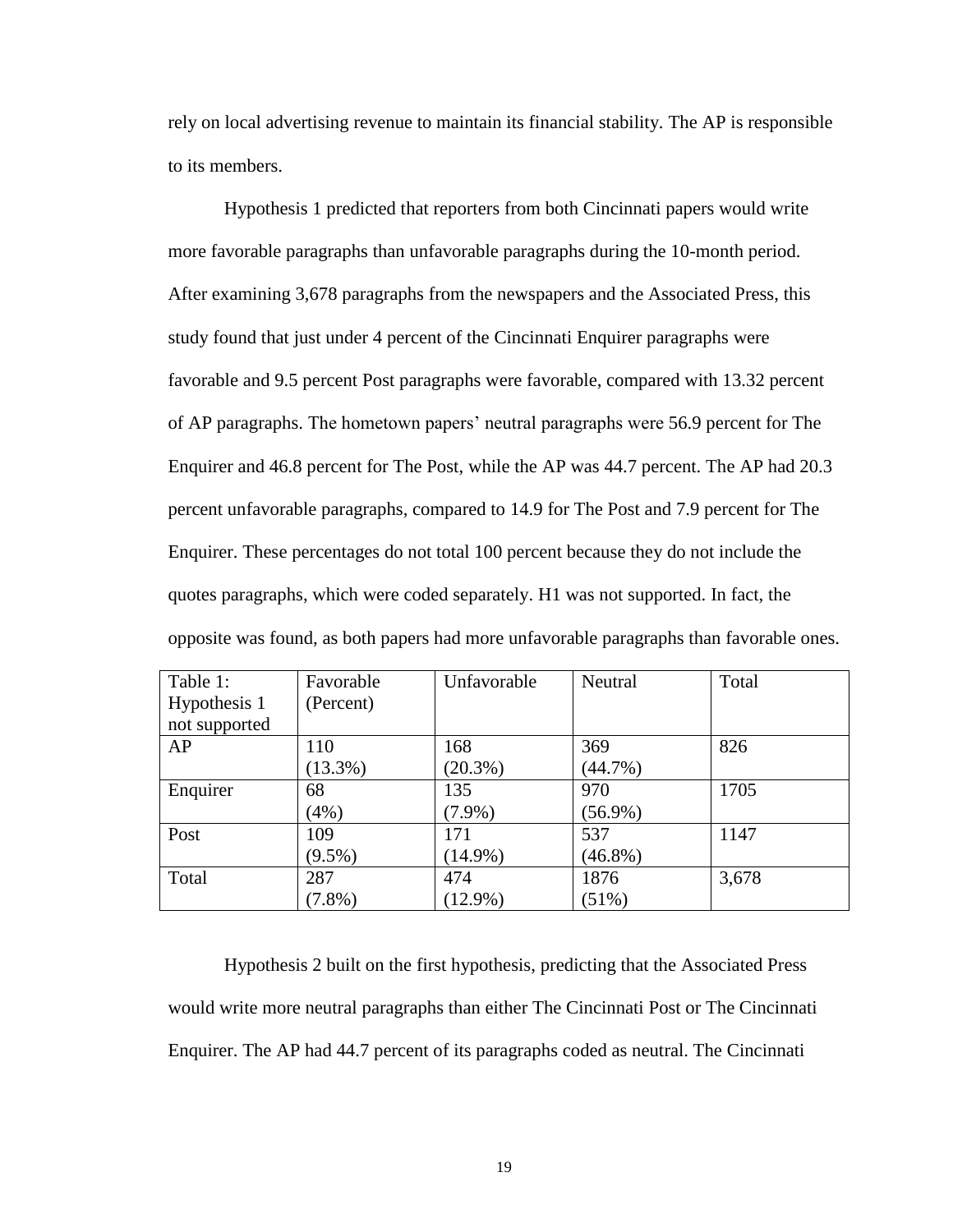Post had a similar result, with 46.8 percent of its paragraphs coded as neutral. However, The Cincinnati Enquirer had 56.9 percent of its paragraphs coded as neutral. Since a notably larger percent of Enquirer paragraphs were coded as neutral, H2 was not supported.

Hypothesis 3 suggested that the University of Cincinnati men's basketball team was covered less favorably after the arrest of Huggins. The hypothesis stated that prior to Huggins' June arrest for drunken driving, both The Cincinnati Post and The Cincinnati Enquirer wrote more favorable paragraphs than after his arrest. An analysis of the data shows that 12.95 percent of Post paragraphs before the arrest were coded as favorable, versus 5.7 percent after the arrest became public June 11, 2004. Similar results were found when looking at the paragraphs from The Enquirer. Before the arrest, 5.1 percent of the paragraphs were favorable; after the arrest, just under 2 percent were favorable. Hypothesis 3 was supported. However, coverage was not entirely favorable prior to the arrest.

Finally, Hypothesis 4 addressed coverage in season versus out of season. The hypothesis stated both Cincinnati Post and Enquirer articles written during the basketball season would have more favorable paragraphs than those written out of season. For both papers, this was the case, as 13.2 percent of paragraphs from in-season coverage by The Post were coded as favorable, compared with 5.6 percent after the season; and 5.8 percent of paragraphs from the season written by Enquirer reporters were coded as favorable, versus 1.6 percent outside of the season. However, there were more unfavorable paragraphs written during the season than after it in both papers. The Post had 116 unfavorable paragraphs, or 19.6 percent, during the season, compared to 55 paragraphs,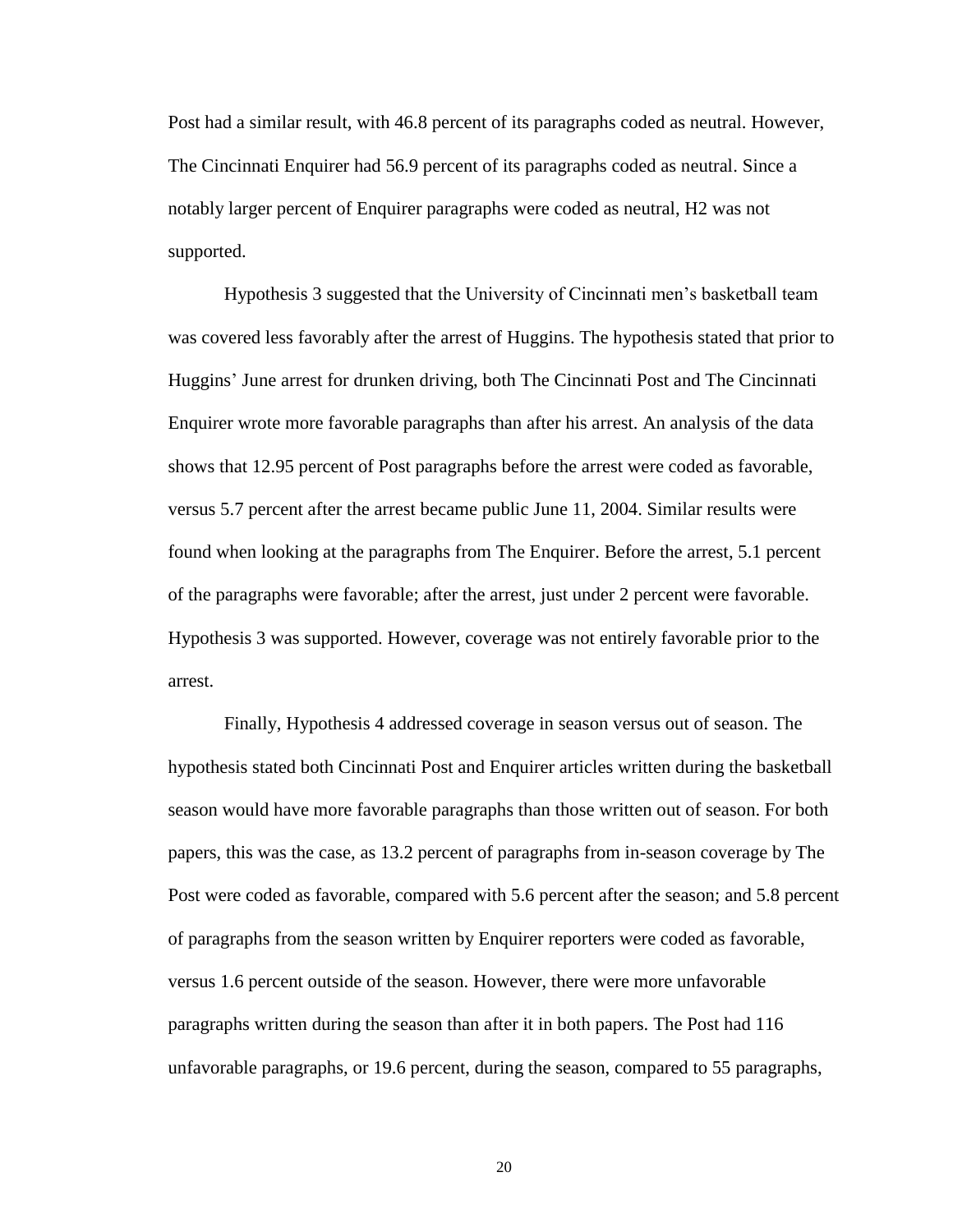or 9.9 percent, during the off-season. The Enquirer had 101 unfavorable paragraphs during the season, 10.4 percent, compared to 34, 4.6 percent, in the off-season.

Also, when the team was not playing, more neutral paragraphs appeared in the articles. The Enquirer's percentage of neutral paragraphs increased from 53.6 percent during the season to 61.25 percent out of the season. The Post's increased from 36.9 percent in season to 57.4 percent after games had ended. Essentially, articles included less bias out of season than during the season. Hypothesis 4 was supported.

| In-Season Vs. Out-of-      | <b>Favorable Paragraphs</b> | Favorable Paragraphs Out |
|----------------------------|-----------------------------|--------------------------|
| <b>Season Favorability</b> | During Season               | of Season                |
| Enquirer                   | 56                          | 12                       |
|                            |                             |                          |
| Post                       | 78                          | 31                       |
| Total                      | 134                         | 43                       |

Winning played a role in coverage to be sure, as all three sources were more likely to give favorable coverage after a winning effort than after a loss. For every one unfavorable paragraph following a win, there was an average of 70 percent more unfavorable paragraphs in an article following a loss for Enquirer articles; 25 percent more for AP articles and 90 percent for The Post.

# **Discussion**

This first phase of the study examined sports writers' neutrality while covering the University of Cincinnati men's basketball team. A number of interesting findings were made after the analysis of articles published by The Cincinnati Post and The Cincinnati Enquirer, as well as articles produced by the Associated Press.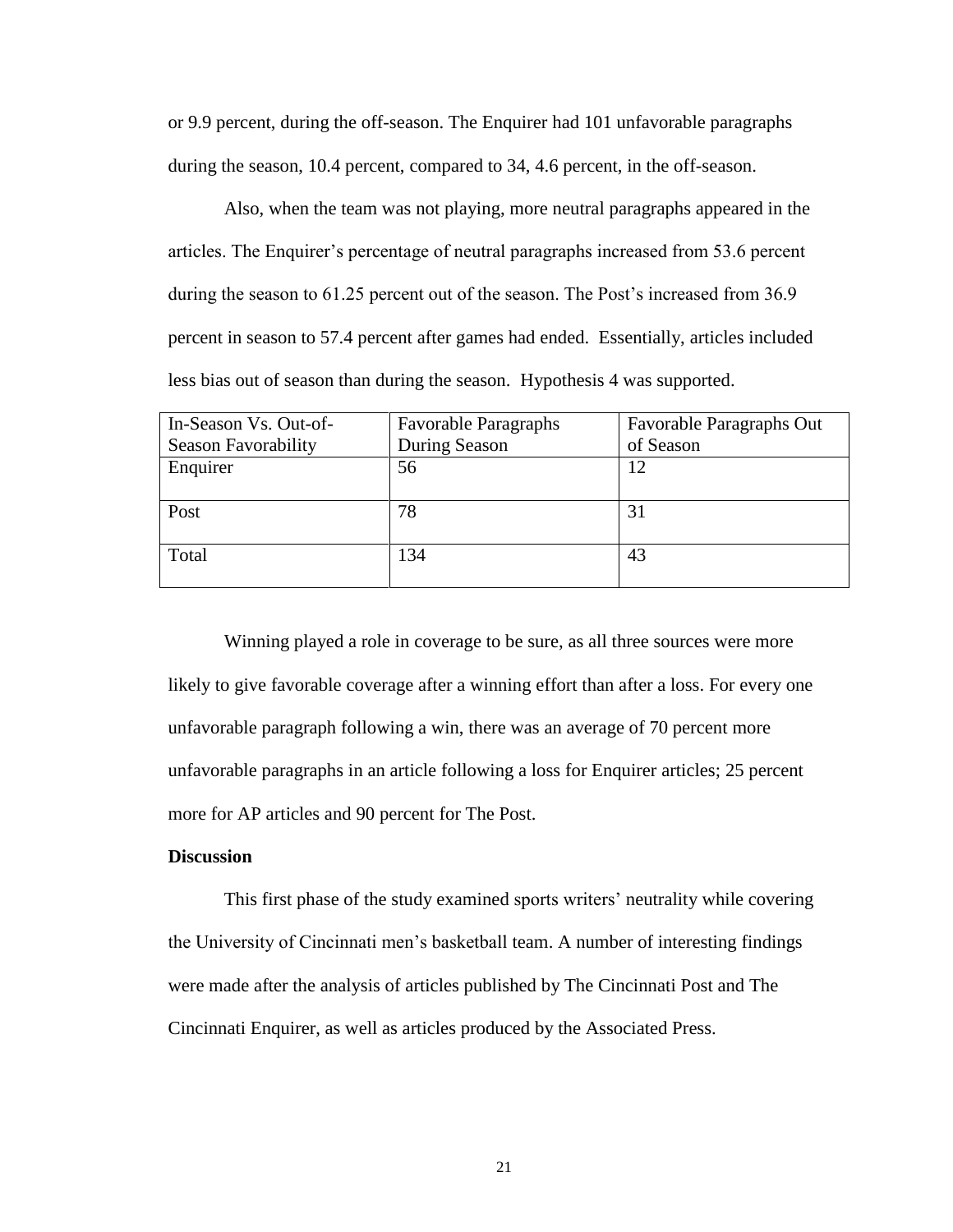First, the opposite of what was stated in Hypothesis 1 was found to be true. The hometown newspapers wrote less favorably about the UC men's basketball team than the Associated Press writers. The finding is surprising, given that AP reporters write for a national and state audience and not a local one and should have few attributes of the ingroup. Plus, AP writers are not daily fixtures at practices, and don't usually work the beat to gain access to sources and better stories. Looking at the initial results of this study, it would seem as though the staff at The Cincinnati Post is about as neutral as the AP, but even that is not the case. Once quote paragraphs are removed from calculation, The Post's percentage of neutral paragraphs increases to more than 65 percent, compared to the AP's 57.3 percent. The Enquirer clocked in with nearly 83 percent neutral paragraphs, once quotes were removed.

This brings up a dilemma. Because the quotes are the exact words of those who spoke them, they were not coded as being favorable or unfavorable. They are quotes; the reporter can't change them. This then brings into question if the researcher should have evaluated and coded the quotes based on their content. The reporter still chose to use the quotes; why should that not be a part of judging bias? In this case, it would be impossible to determine if the reporters had other quotes they could have used. Therefore, the researcher did not code the paragraphs as favorable, unfavorable or neutral. There is editorial judgment involved in selecting quotes for a story.

Again, building on the first hypothesis, the results of Hypothesis 2 also are surprising. The Associated Press was meant to serve as the baseline, yet both hometown papers were more neutral than the AP. However, The Cincinnati Post was nearly twice as likely to write a negative paragraph as The Cincinnati Enquirer and more than twice as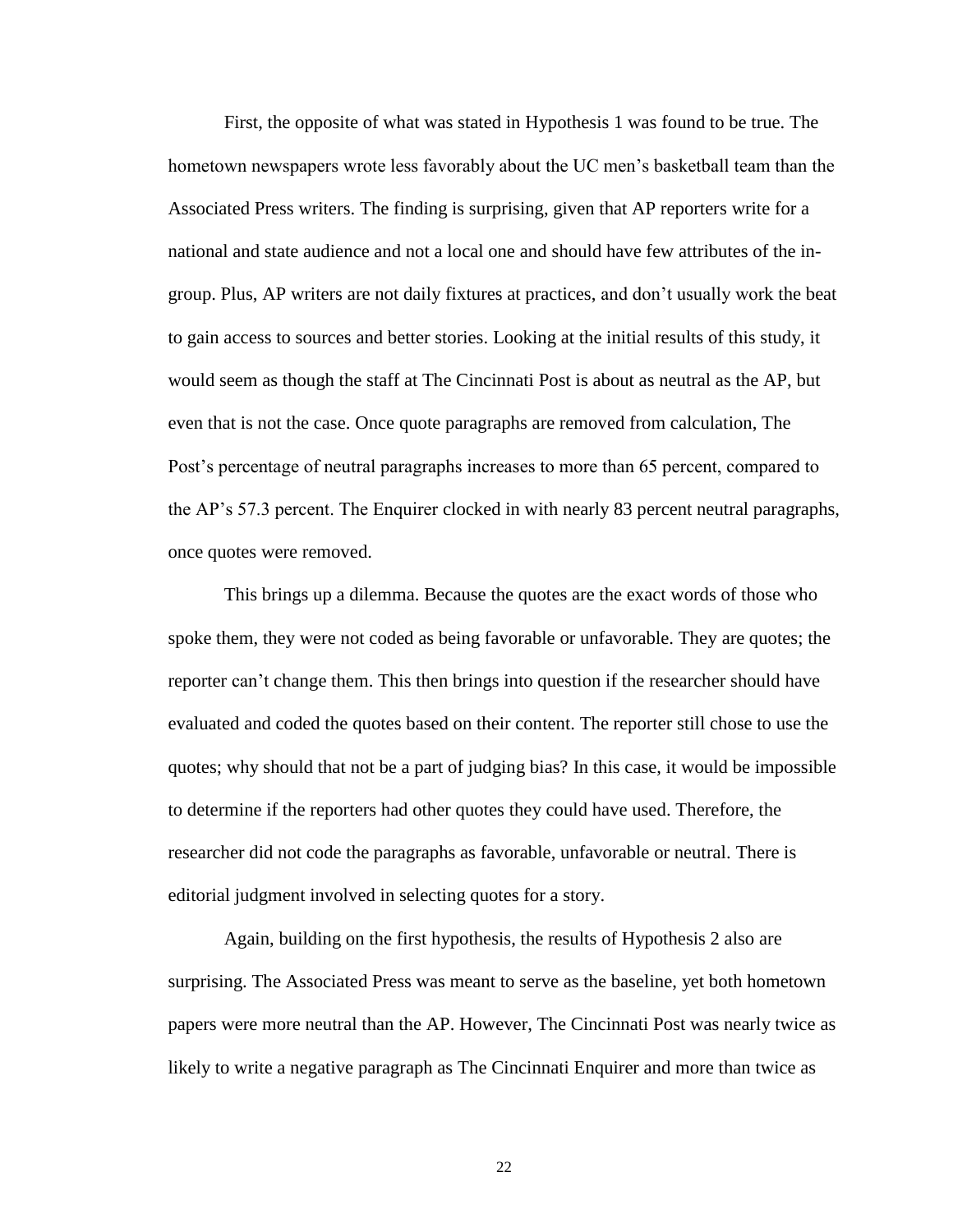likely to write a positive paragraph. The researcher believes there is a reason for this finding. While both papers covered the team, The Enquirer clearly had an edge in breaking news. It is the morning paper and the larger paper, with a circulation that was about five times that of The Post at the time. Since The Post didn't have the luxury of being able to break news on the same level as The Enquirer, the researcher believes The Post took stronger stances in its reporting in an effort to get readers to peruse its version of a story that had likely been read earlier that day.

While Hypothesis 3 was supported, that is both papers wrote more favorable paragraphs before Huggins' arrest than after it, the meaning of this finding is not as clear. The reason being, Huggins arrest came outside of the season. Huggins, a beloved figure in the community because of his success with the basketball team, acted as a determining factor for the way the team was written about. In both the AP and Post articles, more unfavorable paragraphs were included than favorable ones.

Future research might focus on the coverage the men's basketball received from Feb. 11, 2005 to the end of the season and compare it to the coverage in the 2004 season, prior to the arrest. For the sake of this study, it was important to determine if the arrest had an impact on coverage, which it did, but additional studies could expand on this finding. This could be used to determine if winning truly is everything, and if the coverage is more favorable, even after the coach's arrest.

With sensitive stories, especially those regarding the arrest and charges against Huggins, The Cincinnati Enquirer appeared to have the most neutral coverage. For the articles written in the four-day period following news of Huggins' arrest, The Enquirer followed the code of the traditional hard news reporter, just the facts. Only three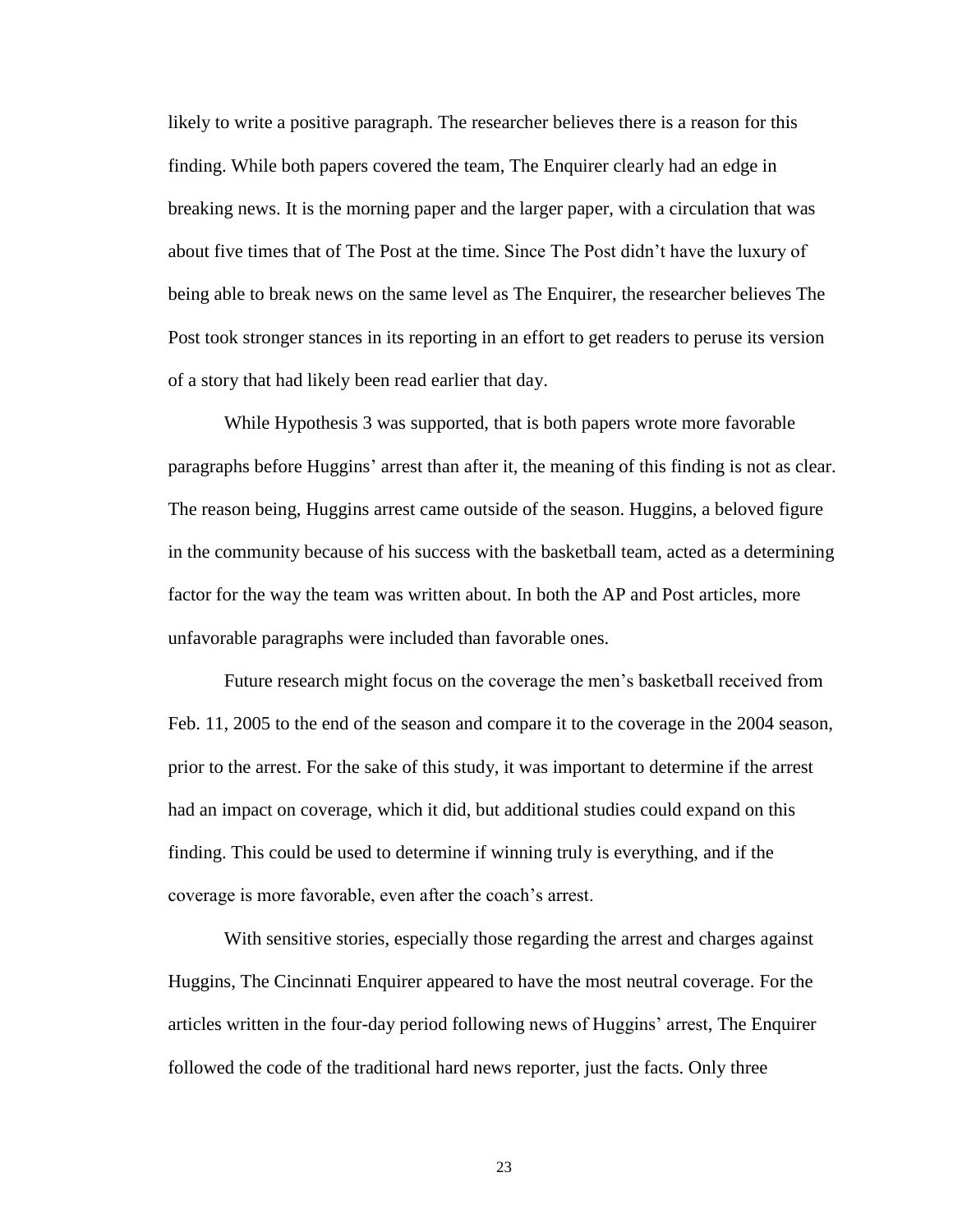paragraphs from the time frame were coded as unfavorable and four as favorable. The Associated Press had 22 paragraphs coded as unfavorable from the same time period. The Post had 19 coded as unfavorable, with 13 in one article alone. That article, surprisingly enough, was in the news section of the paper, rather than the sports section. It detailed a number of negative events in UC men's basketball history, dating back to Huggins' arrival as head coach.

Looking at the backgrounds of the reporters also is interesting. Bill Koch, the Enquirer reporter, has covered the Bearcats for more than a decade, grew up in the Cincinnati area, and is a graduate of the University of Cincinnati. But as the author of more than 90 percent of The Enquirer articles, Koch was the most neutral reporter.

On the other hand, both the Associated Press and The Post used a variety of reporters to cover UC men's basketball. Articles from eight different reporters and a number of articles filed as "The Associated Press" were included in the AP produced content. While the members of the Associated Press will often edit a story to fit their newspaper, essentially making multiple versions of the same story, different versions of the same story were not included. Only one version of each game story was coded. For example, only one story AP about UC beating Louisville in a low-scoring game was included. Additional versions of the same story were not coded. More than a dozen Post reporters filed UC stories. But The Enquirer, which produced the most content during the time period, only had articles from two additional reporters.

Despite these limitations, this study makes a contribution to the field of sports writing. The findings show sports writers are susceptible to falling into the in-group, but are able to remain unbiased. They must be conscious of the words they choose for their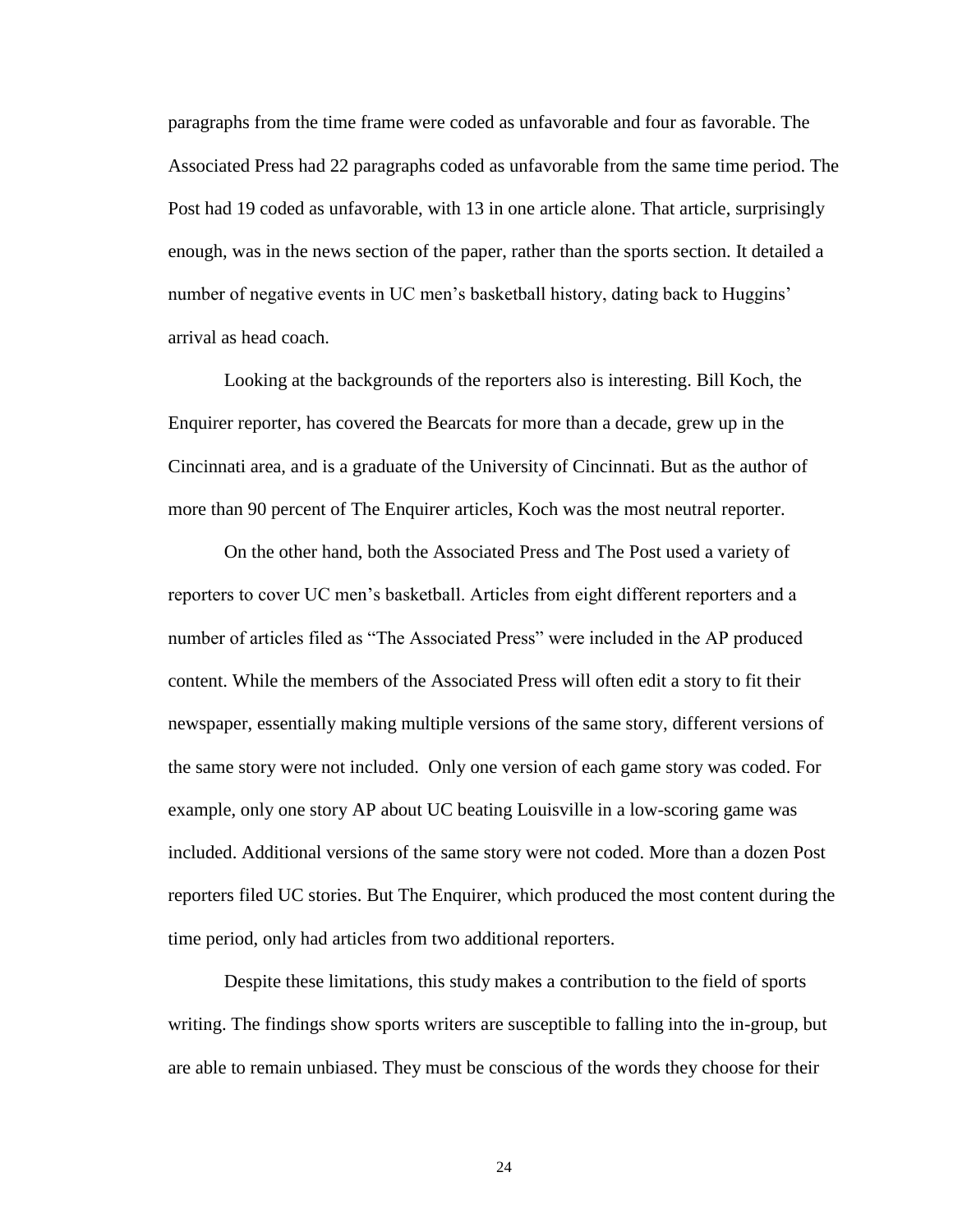articles, the information they gather and the way they use it. This study demonstrated that it is possible for the sports section to adhere to the same standards as the news section, but pressure from fans, coaches, and others will remain a constant burden sports reporters must shoulder.

In conclusion, this study looked at the way sports writers covered the men's basketball team to which they were assigned. By using the social identity theory, the researcher hypothesized that the reporters closest to the team, those covering the team on a regular basis, would write most favorable paragraphs about the team because of their desire to be a part of the ingroup. In fact, the opposite was found to be true. The reporters covering the team on a regular basis, more often than not, wrote about the team in a neutral manner.

However, the research shows that the reporters were not completely unbiased in their reporting. After wins, the reporters tended to laud the team, using phrases and terms to praise the team's abilities. After losses, the teams were described in terms a fan would use. While reporters strive to maintain their code of ethics, they still fall victim to the influences of the ingroup.

The second phase of the study will take the findings from this phase and dig deeper in an effort to find the reasons behind the results. The researcher intends to take these findings and conduct interviews with the sports reporters and editors to see if they felt pressure from outside groups. Was there pressure from the team and the university? Were the reporters influenced by their co-workers or other news professionals? Was there pressure to deliver stories the editors liked more than others? The second phase of this study will attempt to answer those questions.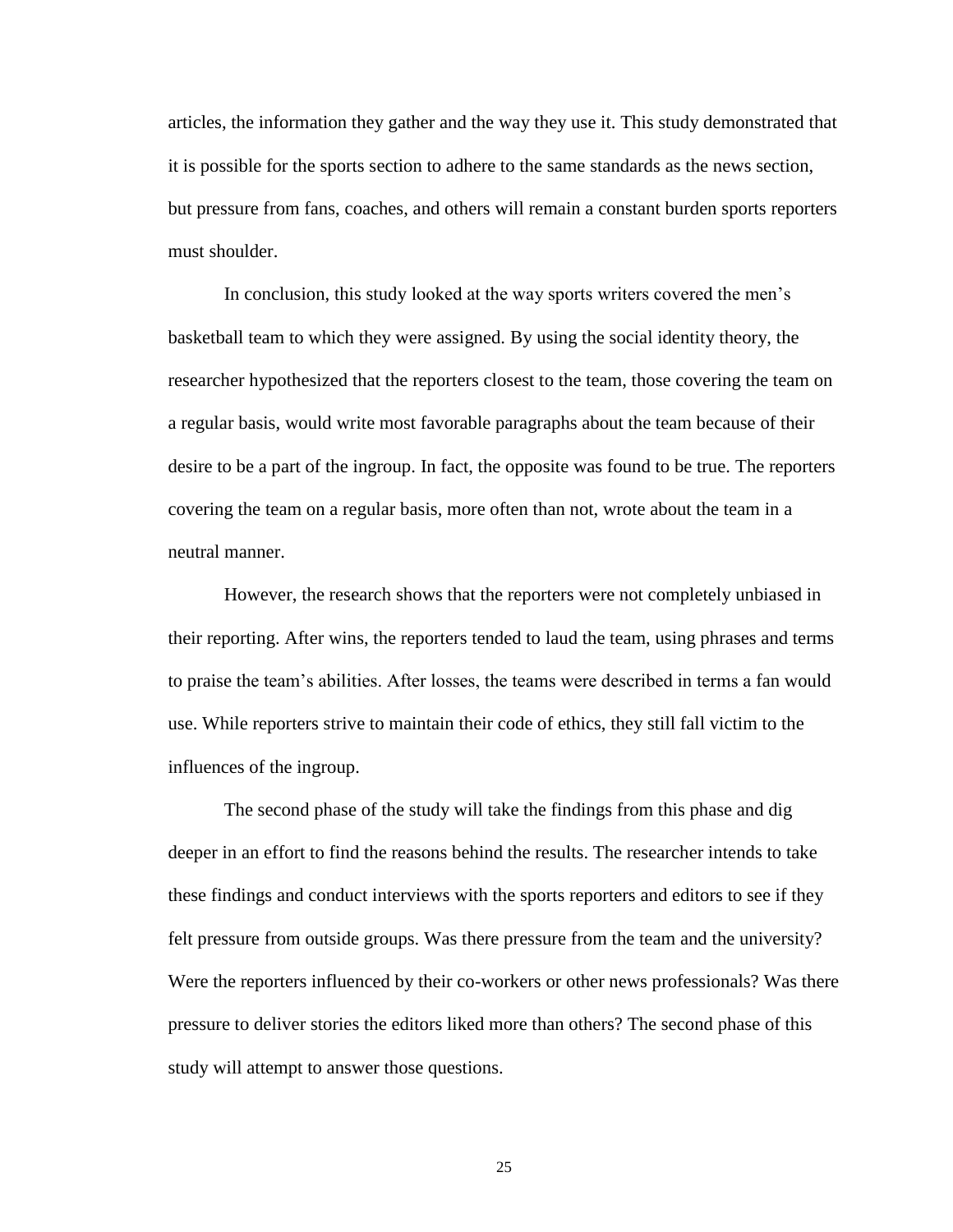### **Works Cited**

- Albergotti, R. O'Connell, V., and Adams, R. "How Tiger Protected His Image." Wall Street Journal 18 Dec. 2009. 9 Oct. 2010 <http://online.wsj.com/article/SB100 01424052748704238104574602293033609948.html>
- Allport, G. The nature of prejudice. Cambridge, MA: Addison-Wesley, 1954.
- DeSchriver, Tim. 2009. Recession emerges as formidable foe for college sports. Phi Kappa Phi Forum. Fall 2009.
- Dietz-Uhler, Beth and Murrell, Audrey. 1999. Examining fan reactions to game outcomes: a longitudinal study of social identity. Journal of Sport Behavior Vol. 22, No.1.
- Dobbs, Michael and William Crano 2001. Outgroup accountability in the minimal group paradigm: implications for aversive discrimination and social identity theory. *Personality and Social Psychology Bulletin*. 27 (No. 3): 355-364.
- Gaertner, Samuel, John F. Dovidio, Jason A. Nier, Brenda S. Banker, Christine M. Ward, Melissa Houlette and Stephenie Loux. 2000. The common ingroup identity model for reducing intergroup bias: progress and challenges. Chapter 9 of *Social Identity Processes: Trends in Theory and Research*, eds. Capozza, D. and R.J. Brown. Beverly Hills: Sage.
- Henderson, J. 1987. College Football and the Media in Texas. Gannett Center Journal, 1 (2) 89-98.
- Huenergard, C. 1979. No more cheerleading on the sports pages. Editor & Publisher, 112 (24) 11.
- Jones, Jeffrey. 2008. Football remains runaway leader as favorite sport. Gallup, Dec. 29.
- Leahy, S. 2008. Bengals' Lewis says he won't answer reporter's questions. USA Today. Dec. 17.
- Levin, Michael A., McDonald, Robert E. 2009. The value of competition: competitive balance as a predictor of attendance in spectator sports. International Journal of Sports Marketing & Sponsorships. October. 7-24.
- Neuendorf, K. The Content Analysis Guidebook. Thousand Oaks, CA: Sage, 2002.
- Pfeifer, Jennifer, Diane Ruble, Meredith Bachman, Jeannette Alvarez, Jessica Cameron, and Andrew Fuligni. 2007. Social identities and intergroup bias in immigrant and nonimmigrant children. *Developmental Psychology*. 43 (2): 496-507.